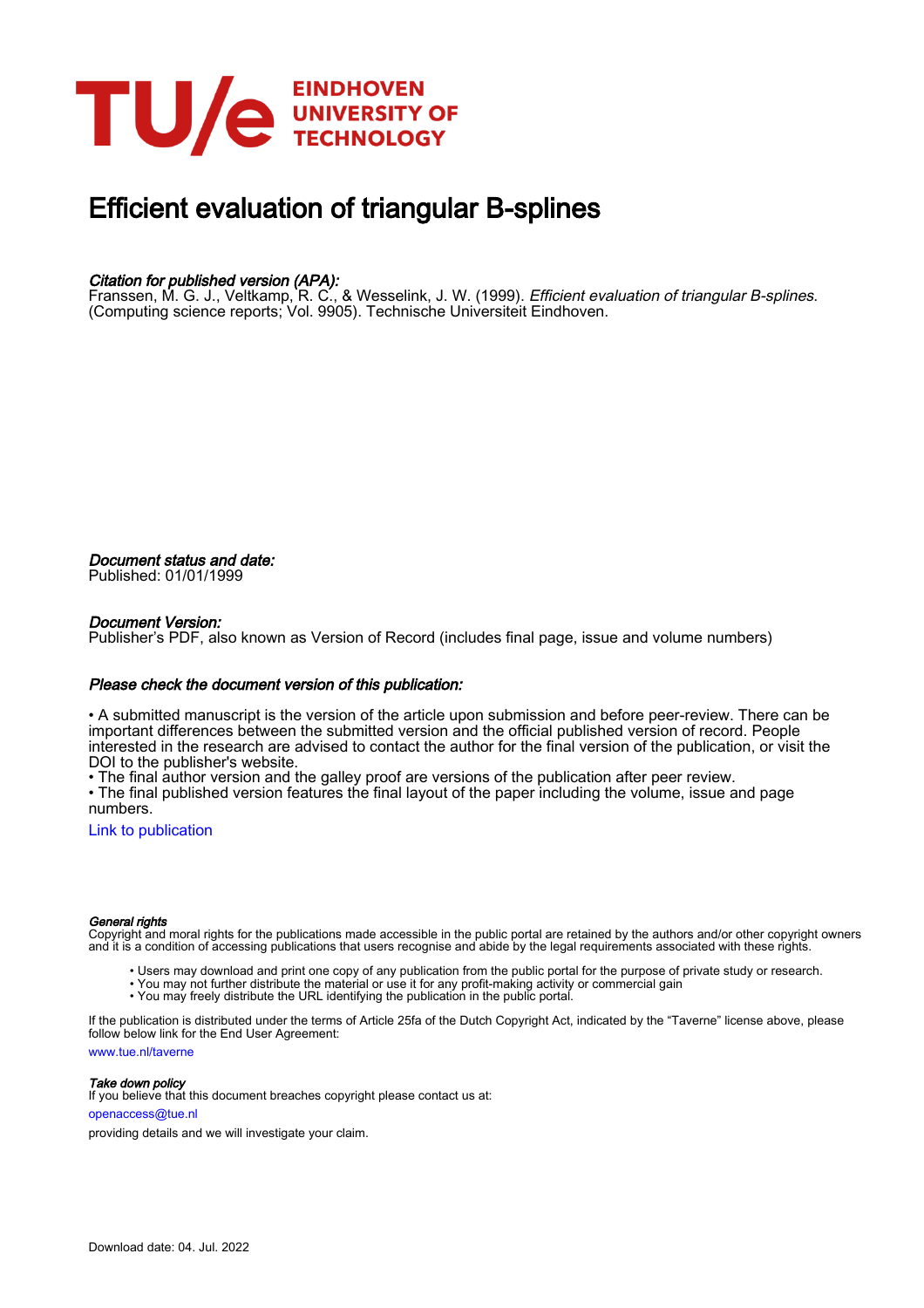Efficient Evaluation of Triangular B-splines

by

M. Franssen, R.C. Veltkamp and W. Wesselink

ISSN 0926-4515

All rights reserved editors: prof.dr. R.C. Backhouse prof.dr. J.C.M. Baeten

Reports are available at: *http://www.win.tue.nllwinlcs* 

> Computing Science Reports 99/05 Eindhoven, June 1999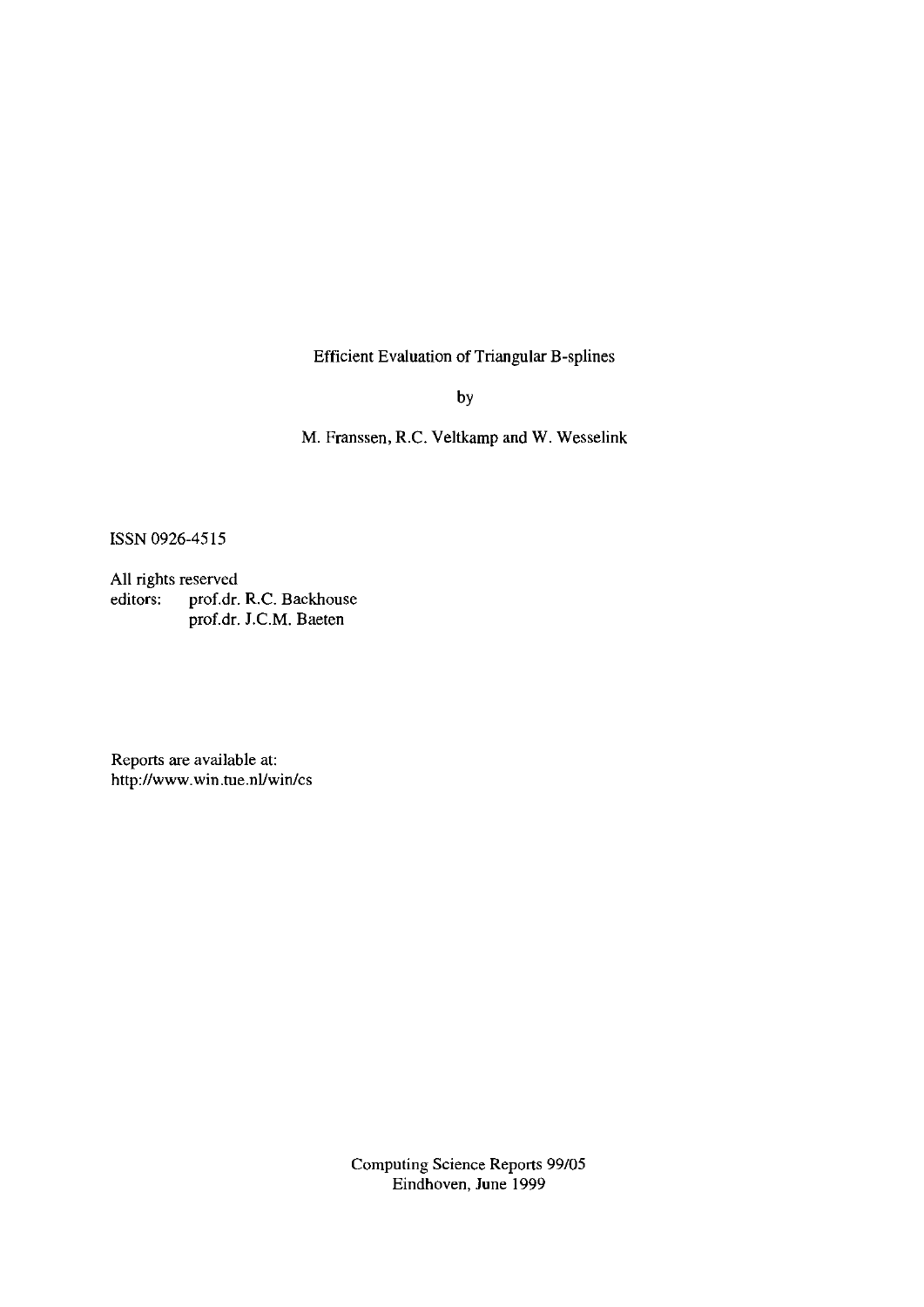## Efficient Evaluation of Triangular B-splines

Michael Franssen<sup>‡</sup> Remco C. Veltkamp<sup>\*</sup> Wieger Wesselink<sup>†</sup>

t Technical University of Eindhoven Dept. Computing Science Den Dolech 2, 5612 AZ Eindhoven, The Netherlands e-mail: mfranssen@usa.net.wieger@win.tue.nl

Utrecht University, Dept. Computing Science Padualaan 14, 3584 CH Utrecht, The Netherlands email: Remco.Veltkamp@cs.uu.nl

June 15, 1999

#### Abstract

Evaluation routines are essential for any application that uses triangular B-splines. This paper describes an algorithm to efficiently evaluate triangular B-splines. The novelty of the algorithm is its generality: there is no restriction on the degree of the B-spline or on the dimension of the domain. Constructing an evaluation graph allows us to reuse partial results and hence, to decrease computation time. Computation time gets reduced even more by making choices in unfolding the recurrence relation of simplex splines such that the evaluation graph becomes smaller. The complexity of the algorithm is measured by the number of leaves of the graph.

## 1 Introduction

Evaluation routines for splines are important for any application that uses splines. These applications vary from scattered data approximation to variational surface modeling or 3D-morphing applications. In the end, the resulting spline is always sampled to compute the results or for visualization.

Efficient evaluation schemes have been developed and implemented for many classes of splines, e.g. for Bezier-surfaces [Bez72] and B-patches [Sei91]. However, for triangular B-splines, which are widely used for their many desirable properties, efficient evaluation routines are restricted to the quadratic bivariate case [FS93, PS94].

In this paper we present an algorithm for efficient evaluation of triangular B-splines as introduced by Dahmen, Michelli and Seidel [DMS92]. The novelty of this algorithm is that it works for triangular B-splines of arbitrary degree and with an arbitrary number of dimensions of the domain. For simplicity, however, the main part of this paper concentrates on the bivariate case. The generalization towards arbitrary domains is discussed in section 7.

Efficiency is obtained by re-using partial results. When Grandine [Gra87] attempted this approach, he found that tabulating those partial results for reuse is more costly than simply re-computing the required value. He attributes this to the need of the entire knot-set to identify a simplex spline.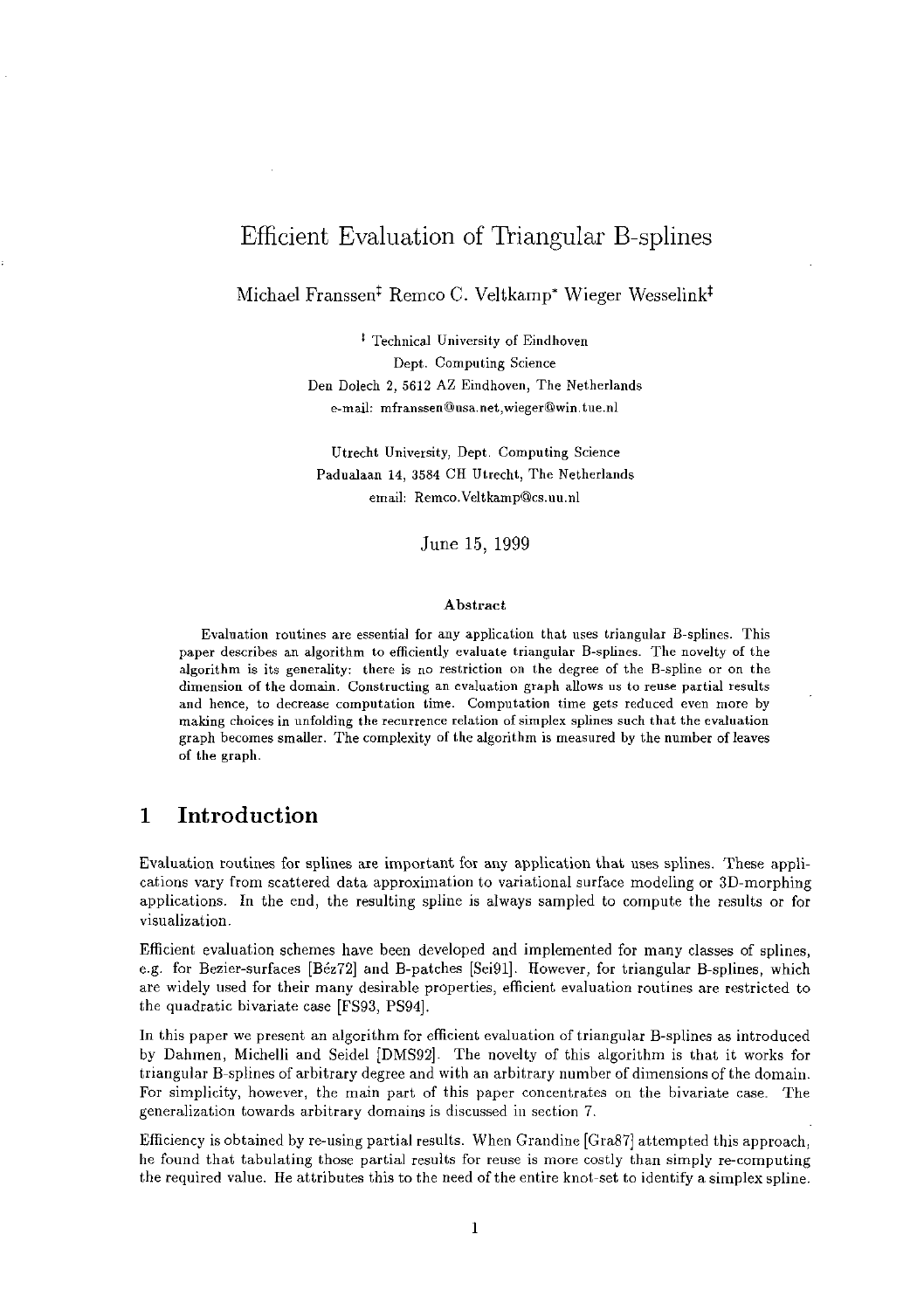Pfeifle and Seidel [PS94] use a triple of integers to identify the simplex splines encountered during evaluation of a triangular B-spline of degree 2. Unfortunately, their numbering does not scale up to higher order triangular B-splines. In this paper it is shown that the identification problem can be avoided by constructing a directed graph (an evaluation graph) representing the simplex- and B-splines. In section 3 we describe how this graph is built and how it is used to avoid multiple evaluation of simplex splines.

To further reduce computation cost, we cut down on the number of partial results that are required. This is done by using our degrees of freedom when unfolding the recurrence relation for simplex splines.

The selection scheme for simplex splines is described in section 4 and the selection scheme for triangular B-splines is described in section 5. The complexity of the algorithm is computed in section 6 and the results are discussed in section 8.

## 2 Definitions

The notations used for simplex- and triangular B-splines differ in some papers. Therefore, we briefly review the definition of the splines we consider in this paper. This section assumes that the reader is already familiar with triangular B-splines.

#### 2.1 General definitions

**Definition 2.1** [Determinant of points] Let  $V = (v_0, v_1, v_2)$  be a triple of points in  $\mathbb{R}^2$ . Then the determinant of  $V$ , denoted as  $det(V)$  is defined as

$$
det(V) = det \begin{pmatrix} 1 & 1 & 1 \\ v_{0x} & v_{1x} & v_{2x} \\ v_{0y} & v_{1y} & v_{2y} \end{pmatrix}.
$$
 (1)

**Definition 2.2** [Barycentric determinant] Let V be a triple of points in  $\mathbb{R}^2$  and let x be a point in  $\mathbb{R}^2$ . Then the *i*-th barycentric determinant of *x* (0 < *i* < 2) is defined as

$$
d_i(x \mid V) = det(V[x/v_i]), \qquad (2)
$$

where  $V[x/v_i]$  denotes the set V in which  $v_i$  is replaced by x.

**Definition 2.3** [Barycentric coordinates] Let *V* be a triple of points in  $\mathbb{R}^2$  and let *x* be a point in  $\mathbb{R}^2$ . Then the *i*-th barycentric coordinate of  $x$  ( $0 \le i \le 2$ ) is defined as

$$
\lambda_i(x \mid V) = \frac{d_i(x \mid V)}{det(V)}.
$$
\n(3)

Barycentric coordinates have the following important properties:

• 
$$
\sum_{i=0}^{2} \lambda_i(x | V) = 1
$$
 and  $\sum_{i=0}^{2} \lambda_i(x | V)v_i = x$ .

• If *x* lies within the convex hull of *V*, then  $0 \leq \lambda_i(x \mid V)$  for  $0 \leq i \leq 2$ .

**Definition 2.4** [Half-open convex hull] Let V be a set of points in  $\mathbb{R}^2$  and let  $e_i$  denote the unit vector for dimension *i* for  $i = 0, 1$ . Then the half-open convex hull of V is defined as

$$
[V] = \{x \in [V] \mid \exists_{\varepsilon_0, \varepsilon_1 > 0} (\forall_{0 \le \alpha_1 \le \alpha_0 \le 1} (x + \alpha_0 \varepsilon_0 e_0 + \alpha_1 \varepsilon_1 e_1 \in [V]))\},\tag{4}
$$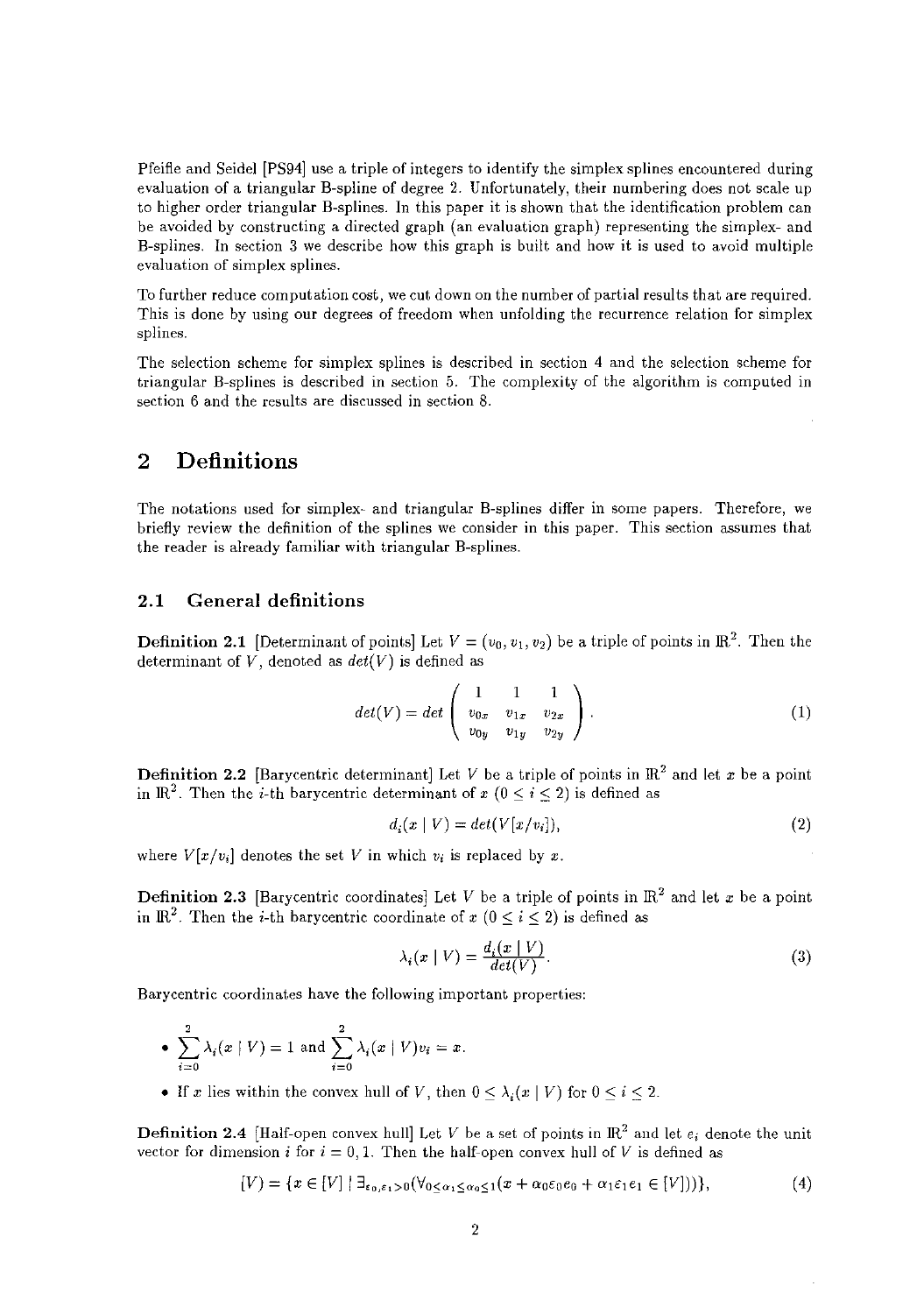where [V] denotes the convex hull of *V.* 

The half-open convex hull is a generalization of the half-open domain in IR. Its purpose is to ensure that for any subdivision of a domain in  $\mathbb{R}^2$ , the points on the edges of the subdivision belong to exactly one sub-area.

#### 2.2 Definition of simplex splines

Definition 2.5 [Simplex splines] A simplex spline is a piecewise polynomial function defined by a finite set *V* of points in  $\mathbb{R}^2$ . The points in *V* are called *knots* and the set *V* itself is called the *knot-set* of the simplex spline. A simplex spline defined over a set of  $n + 3$  knots is said to have degree *n.* The definition of a simplex spline is given by the following recursive equation:

$$
M(x | V) = \begin{cases} 0 & x \notin [V) \\ \frac{1}{\lceil det(V) \rceil} & |V| = 3 \text{ and } x \in [V) \\ \sum_{i=0}^{2} \lambda_i(x | W) M(x | V \setminus \{w_i\}) & |V| > 3 \end{cases}
$$
(5)

The elements in  $W = (w_0, w_1, w_2)$  can be chosen arbitrarily from V, hence  $W \subset V$ . W is called the *split set* for *V*. The only restriction is that  $det(W)$  may not be zero.

lf all knots are in general position, i.e. the knot-set does not contain a collinear triple of knots, a simplex spline of degree *n* defined over these knots is  $C^{n-1}$  continuous. For more information about simplex splines, we refer to Traas [Tra90].

#### 2.3 Definition of triangular B-splines

Definition 2.6 [Triangular B-splines] A triangular B-splines is a piecewise polynomial function defined over an arbitrary polygonal domain in  $\mathbb{R}^2$ . For clarity, we present the construction of a triangular B-spline in a number of steps:

- 1. One starts by constructing a triangulation  $\mathcal I$  of the polygonal domain. This triangulation has to be proper, i.e. triangles may not overlap and they can only share a single edge or a single vertex.
- 2. Assign to every vertex  $v_i$  occurring in the triangulation  $n+1$  knots, denoted by  $v_{i,0}, \ldots, v_{i,n}$ where *n* is the degree of the triangular B-spline, such that  $v_i = v_{i,0}$ . There are two important restrictions on the placement of these knots:
	- (a) For every edge  $(v_i, v_j)$  at the boundary of the polygonal domain, the entire area  $[\{v_{i,0}, \ldots v_{i,n}, v_{j,0}, \ldots v_{j,n}\}]$  must lie outside the polygonal domain.
	- (b) For every triangle  $I = (i_0, i_1, i_2)$  in *I*, the determinants  $det(i_{0,k}, i_{1,l}, i_{2,m})$  with  $k + l +$  $m \leq n$  must have the same sign. Often these requirements are not mentioned, even though they are essential to guarantee the desired B-spline properties. More information on these restrictions can be found in [Fra95].
- 3. Let  $I = (i_0, i_1, i_2)$  be a triangle in *I*. Let  $\beta$  be a triple of indices  $(\beta_0, \beta_1, \beta_2)$  such that  $| \beta | = \beta_0 + \beta_1 + \beta_2 = n$  and  $\beta_j \ge 0$ . Then the set  $V_{\beta}$ , containing  $n + 2$  knots, is defined as

$$
V_{\beta}^I = \{v_{(i_0,0)}, \ldots, v_{(i_0,\beta_0)}, v_{(i_1,0)}, \ldots, v_{(i_1,\beta_1)}, v_{(i_2,0)}, \ldots, v_{(i_2,\beta_2)}\}.
$$
(6)

Each of these  $V_{\beta}^{I}$  will serve as the knot-set of a simplex spline needed to define a triangular B-spline.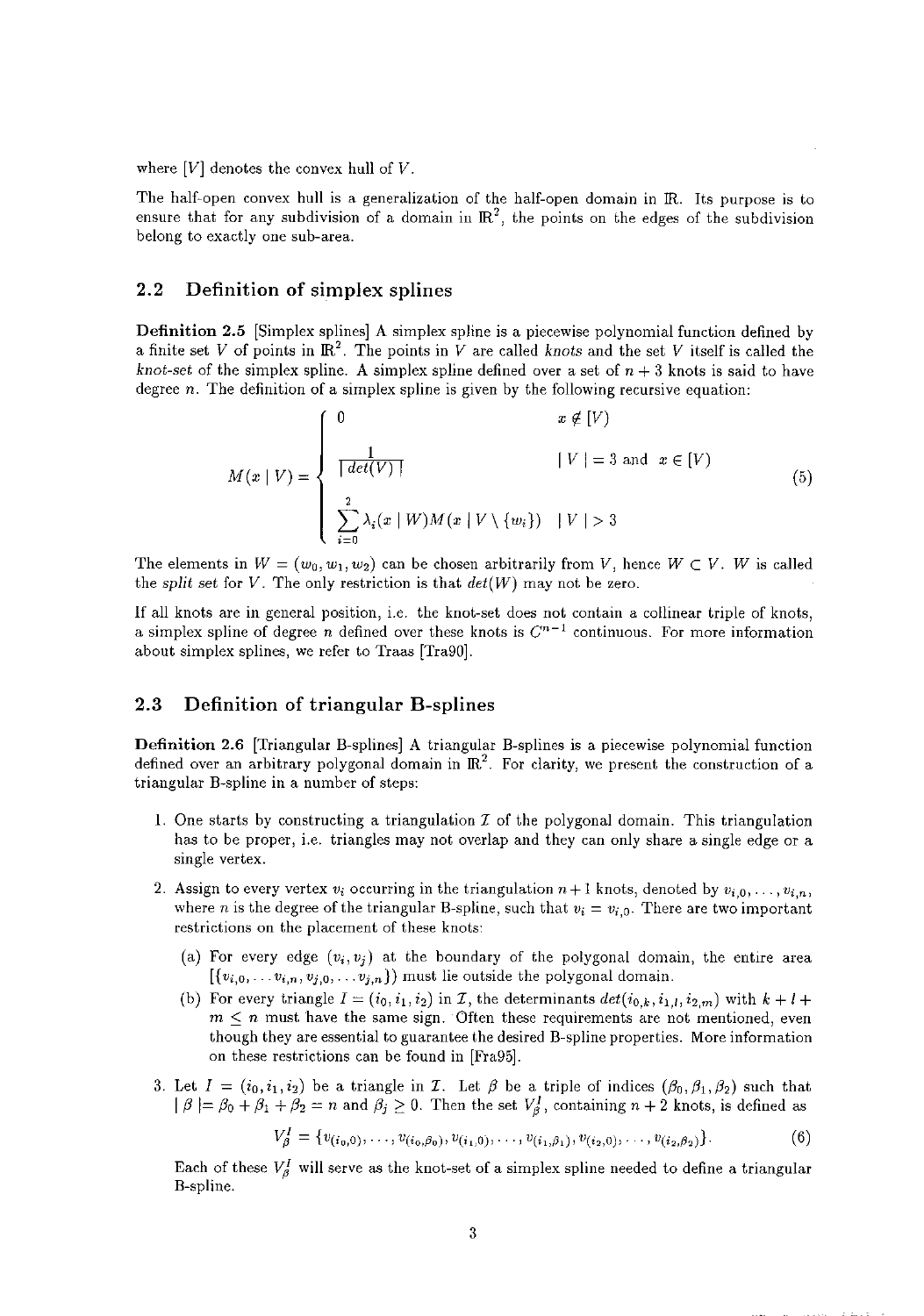4. To use the simplex splines defined over the  $V_{\beta}^{I}$ -s as a basis for a triangular B-spline, we have to 'normalize' them. That is, we have to multiply every simplex spline  $M(x | V_3^I)$  with the factor  $d^I_\beta = det(v_{i_0,\beta_0}, v_{i_1,\beta_1}, v_{i_2,\beta_2})$ . As a result, for every point *x* in the polygonal domain, we get

$$
\left(\sum_{I\in\mathcal{I}}\sum_{|\beta|=n}d_{\beta}^{I}M(x\mid V_{\beta}^{I})\right)=1.
$$
\n(7)

Hence, the normalized simplex splines form a partition of unity, making control points easy to use.

5. For every triangle I and every triple of indices  $\beta$ , we define a control point  $c_{\beta}^{I}$  in IR<sup>3</sup>. The triangular B-spline surface is then defined as

$$
F(x) = \sum_{I \in \mathcal{I}} \sum_{|\beta| = n} d_{\beta}^{I} M(x \mid V_{\beta}^{I}) c_{\beta}^{I}.
$$
 (8)

Since the normalization factors and the control points do not depend on the evaluation point *x,* they need not to be considered in the evaluation algorithm. The normalization factors are pre-computed once and the control coefficients are typically set (indirectly) by the user of the application.

### 3 Reusing partial results

If we naively evaluate a simplex spline of degree  $n$  recursively, the amount of constant simplex splines we encounter will be  $3<sup>n</sup>$ . For every unfolding of equation 5 for a simplex spline of degree i we have to evaluate 3 simplex splines of degree  $i - 1$ . Since a constant simplex spline is obtained after *n* unfoldings, we obtain  $3<sup>n</sup>$  simplex splines of degree zero.

Not all of the simplex splines of degree i with  $0 \leq i < n$  that we evaluate during the recursion are different. The knot-set V of a simplex spline of degree *n* contains  $n + 3$  knots. Any simplex spline of degree *i* we encounter by recursively unfolding equation 5, has a knot-set  $V'$  of  $i + 3$  knots that is a subset of *V*. Therefore there exist no more than  $\binom{n+3}{i+3}$  different simplex splines of degree *i*.

Evaluation will be accelerated if every simplex spline of degree i is computed only once. The problem when re-using partial results is the identification of simplex splines, because this requires comparing the entire knot-sets. In this section we will present a data structure that makes identifying simplex splines during evaluation superfluous.

We construct a directed graph, in which every node represents a simplex spline. This graph is built only once (during preprocessing) and then used for all future evaluations. Every simplex spline with degree  $i$  greater than 0 has three outgoing edges that connect it with three (different) simplex splines of degree  $i-1$ . These three simplex splines are determined by choosing a split set W and unfolding the recurrence relation 5 for simplex splines. Note that we do not need to choose a split set for every point *x* in which we evaluate the simplex spline: once the graph is built, it can be used to evaluate the simplex spline in arbitrary points.

Ensuring that every node in the graph represents a unique simplex spline can be done by a simple look-up table. Simplex splines are represented by a sorted list of the indices of their knots. In our look-up table we store for every degree i with  $0 \leq i \leq n$  a sorted list of simplex splines that already exist. (Sorting can be done on alpha-lexicographical ordering of the knot-indices.) Whenever we need (a reference to) a simplex spline, we first check if the simplex spline already exists in our table. If not, we create a representation for the apparently new simplex spline and insert it in the table. If it already exists, we use the stored simplex spline.

Evaluating the simplex spline at a point *x* can now be done efficiently as follows: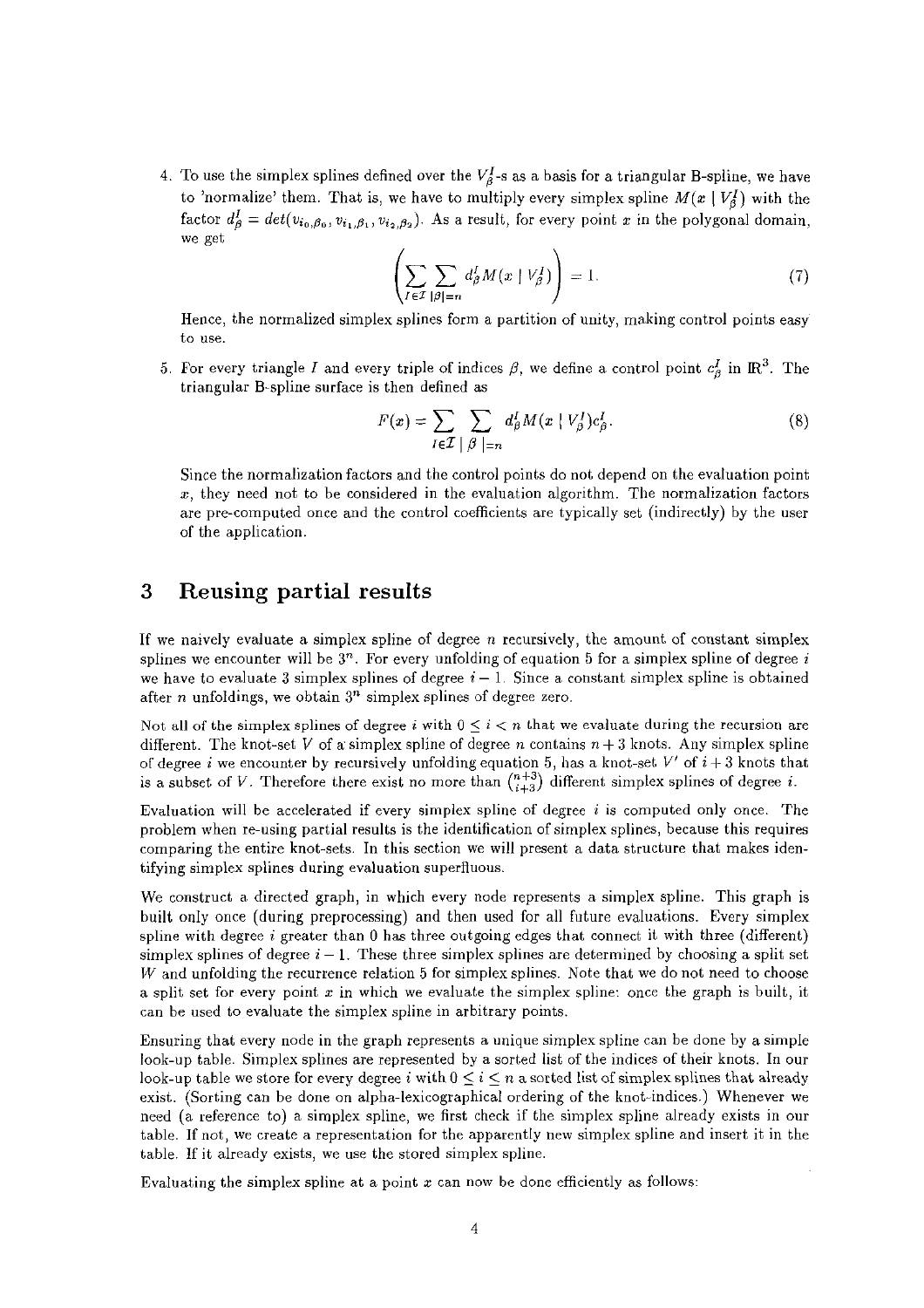- 1. We assign a number to each point *x* we want to evaluate.
- 2. Then we traverse the graph (which corresponds to unfolding the recurrence relation), starting at the node representing the simplex spline of degree *n.* We label every node *V* we visit with a pair  $(xv, rv)$ , where xv is the number corresponding to x, and rv is the value  $M(x | V)$  we obtain by evaluation.
- 3. If we visit a node whose value  $xv$  is equal to the number assigned to  $x$ , we know that we have visited this node for x before and hence, the label's rv is the value we need. Since every node represents a unique simplex spline, we know that every simplex spline is evaluated at most once. If we use a single evaluation graph for several simplex splines defined over one large set of knots, not all nodes will be visited during the evaluation of a single point.

## 4 Choosing split sets for simplex splines

We can use the number of nodes in the graph as a measure for the efficiency, since the datastructure from the previous section avoids multiple evaluation of simplex splines in this graph. To increase the efficiency, we have to decrease the number of nodes in our graph. Which simplex splines occur in the graph depends on our choice of split sets when unfolding equation 5. In this section, we present a selection scheme for split sets that strongly decreases the number of nodes in the graph of a single simplex spline.

Throughout this section we will use  $V = \{v_0, \ldots, v_{n+2}\}\)$  to denote the knot-set of the simplex spline of degree  $n$  that we want to evaluate. Furthermore,  $i$  will always denote a degree between 0 and  $n-1$  of some simplex spline in the graph. For simplicity, we assume that every choice for the split set is legal, i.e. *V* does not contain a triple of linearly dependent knots. In section 7, we discuss how this restriction is eliminated.

To minimize the number of simplex splines in the graph, we want to use as few different simplex splines of degree  $i$  as possible. Therefore, we want to keep the intersections of different knot-sets as large as possible. By choosing the correct split sets we will then create less different simplex splines, since more simplex splines of lower degree become shared.

To establish this similarity between splines, we split, for every degree i, the knot-set *V* of the original simplex spline of degree *n* in two disjoint sets *Zi* and *Zi.* The idea is that *Z:* denotes the knots that occur in every simplex spline of degree  $i$  in our graph. Besides the element of  $Z_i'$ , the simplex splines of degree i will also have some knots from  $Z_i$ . We then keep  $Z_i'$  as large as possible. When we choose a knot *w* for split set W, we prefer to choose from *Zi.* If we choose  $w \in Z_i'$ , we know that  $w \notin Z_{i-1}'$ , since *w* then causes us to create a simplex spline of degree  $i-1$ that does not contain w and hence, w does not occur in every simplex spline of degree  $i - 1$ .

We now derive our selection scheme using the following heuristic: initially we only have the simplex spline of degree *n*, hence  $Z_i = \emptyset$  and  $Z'_i = V$ . The first choice for W is arbitrary and results in  $Z_{n-1} = W$  and  $Z'_{n-1} = V \setminus W$ . Note that every simplex spline of degree  $n-1$  has exactly 2 elements of  $Z_{n-1}$ . Since a split set must contain 3 elements, we must choose one element for the split set from  $Z'_{n-1}$  for each of these simplex splines. In order to obtain the largest  $Z'_{n-2}$ , we choose the same element from  $Z'_{n-1}$  for every simplex spline of degree  $n-1$  in the graph. This selection scheme generalizes: we get a graph in which a simplex spline of degree  $i < n$  contains two knots from *Zi.* These are always chosen for the split set together with one element from *Z:*  that is the same for all simplex splines of degree  $i$ .

As an example: for *every* simplex spline choose the first three knots from its knot-set. That is, initially we choose  $W = \{v_0, v_1, v_2\}$ . The element chosen from  $Z_i'$  at any level *i* is  $v_{n-i+2}$ . We then have for  $0 \le i < n$  that  $Z_i = \{v_0, \ldots, v_{n-i+1}\}$  and  $Z'_i = \{v_{n-i+2}, \ldots, v_{n+2}\}.$ 

Every simplex spline of degree i contains  $i + 3$  knots. Since the  $i + 1$  knots of  $Z_i'$  occur in every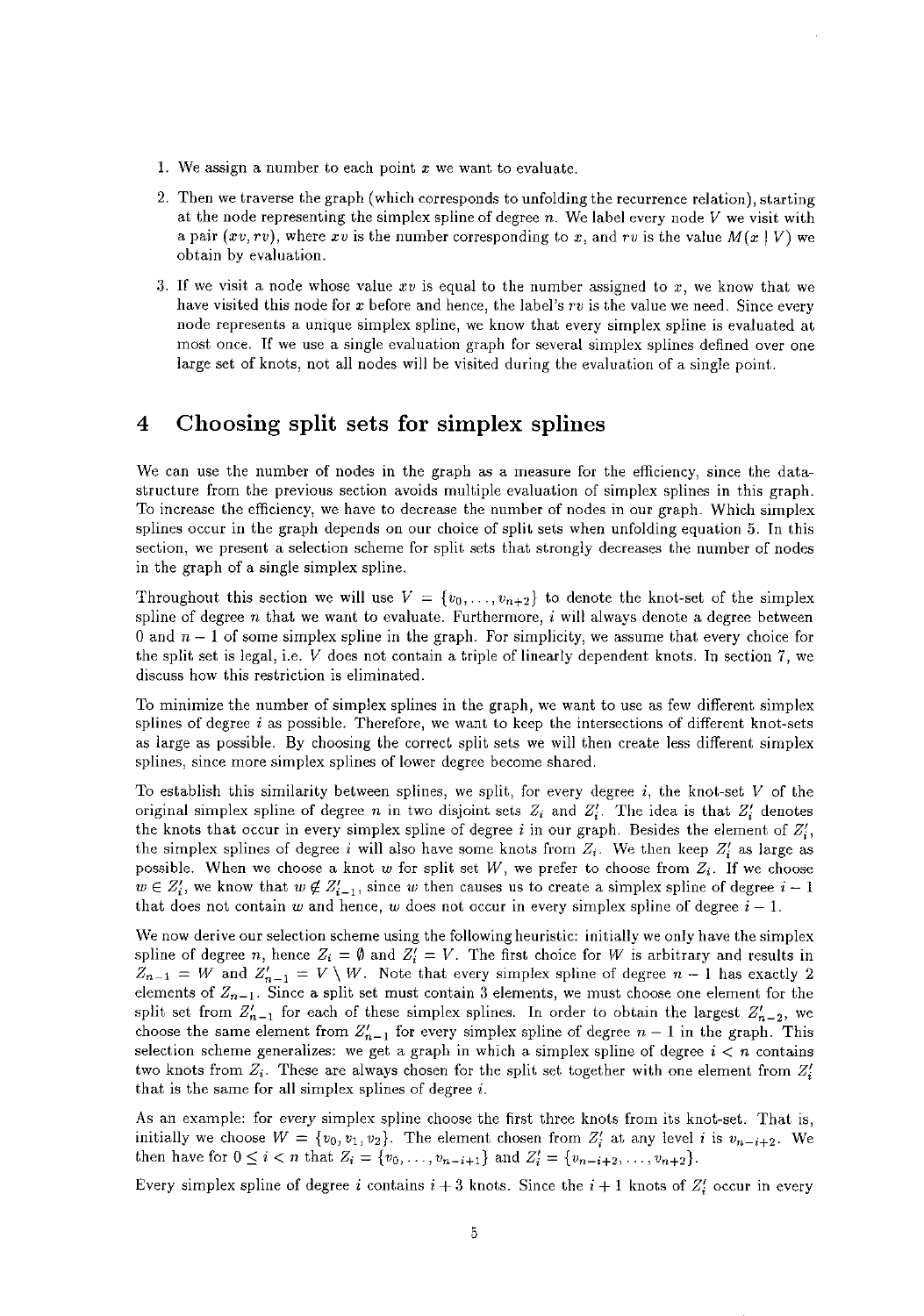simplex spline of degree i in the graph, its knot-set must contain exactly  $(i + 3) - (i + 1) = 2$ knots from  $Z_i$ . Therefore, the number of simplex splines of degree i in the graph is limited by the number of pairs of knots that can be chosen from the  $n - i + 2$  knots of  $Z_i$ , which is  $\binom{n-i+2}{2}$ .

## 5 Choosing split sets for triangular B-Splines

The computation of a triangular B-spline requires the evaluation of an entire set of simplex splines instead of just one. Since many knots occur in several of these simplex splines, there is hope that evaluating this set of simplex splines can be done more efficiently than simply evaluating all the simplex splines separately. In this section we will exploit similarities between the knotsets of the simplex splines to get an efficient evaluation scheme.

Since the triangulation of the domain of the B-spline, is arbitrary, we will restrict our attention to the computation of the contribution of a single triangle. For the remainder of this section we will denote this triangle as  $I = (i_0, i_1, i_2)$ . The same evaluation scheme can then be used for all triangles in the domain. By using a single look-up table of simplex splines for the entire domain of the B-spline, the evaluation time is reduced even further, but we will not discuss this effect in this paper.

We start by introducing the concept of fingerprints. Fingerprints are special subsets of the knotsets of the simplex splines in the graph of the triangular B-spline. They will be used to distinguish two groups of simplex splines in the graph of this B-spline: those that contain a fingerprint and those that do not.

**Definition 5.1** [Fingerprints] For every triangle  $I = (i_0, i_1, i_2) \in \mathcal{I}$  and index  $\beta$  with  $|\beta| = n$  we define a fingerprint  $F_{\beta}^{I}$  as

$$
F_{\beta}^{I} = \{v_{i_j, \beta_j} \mid 0 \le j \le 2 \land 1 \le \beta_j\}.
$$
\n
$$
(9)
$$

Hence, the fingerprint  $F_{\beta}^{I}$  contains from every knot cloud the knot with the highest second index occurring in  $V_{\beta}^I$ , provided that this index is at least 1. For example:  $F_{(2,0,1)}^I = \{v_{i_0,2}, v_{i_2,1}\}$  (and not  $\{v_{i_0,1}, v_{i_0,2}, v_{i_2,1}\}\)$ . In the graph of a triangular B-spline of degree *n*, only the  $F_\beta^I$  with  $|\beta|=n$ are called fingerprints.

The name 'fingerprint' is not chosen arbitrarily. A fingerprint  $F_{\beta}^{I}$  is the smallest set uniquely identifying the degree *n* simplex spline  $M(.) \mid V_A^I$ . Hence, if a fingerprint F is a subset of the knot-set V of some simplex spline, then F uniquely defines a degree *n* simplex spline, which is the only one whose evaluation requires the evaluation of *V.* 

**Lemma 5.2** Let  $x \in V_{\beta}^I$  such that  $x \in F_{\beta}^I$ . Then there exists a  $\gamma$  with  $|\gamma| = |\beta| - 1$  such that  $V^I_\gamma = V^I_\beta \setminus \{x\}.$ 

**PROOF:** We have  $x \in F_{\beta}^I$ , hence  $x = v_{i_j, \beta_j}$  for certain j, where  $1 \leq \beta_j$ . Let  $\gamma$  be  $\beta - e^j$  then  $V^I_{\gamma} = V^I_{\beta-e^j} = V^I_{\beta} \setminus \{v_{i_j,\beta_j}\} = V^I_{\beta} \setminus \{x\}.$   $\boxtimes$ 

Lemma 5.3 *Let V be the knot-set of a simplex spline in the graph of a triangular B-spline of degree*  $n-1$ *. Let*  $\beta$  *be an index with*  $|\beta| = n$ *. Then*  $F_{\beta}^I \nsubseteq V$ *.* 

PROOF: Since *V* is in the graph of a triangular B-spline of degree  $n-1$ , all paths leading to *V* start with a simplex spline of degree  $n-1$ . All of these simplex splines have a knot-set  $V^I_{\gamma}$  for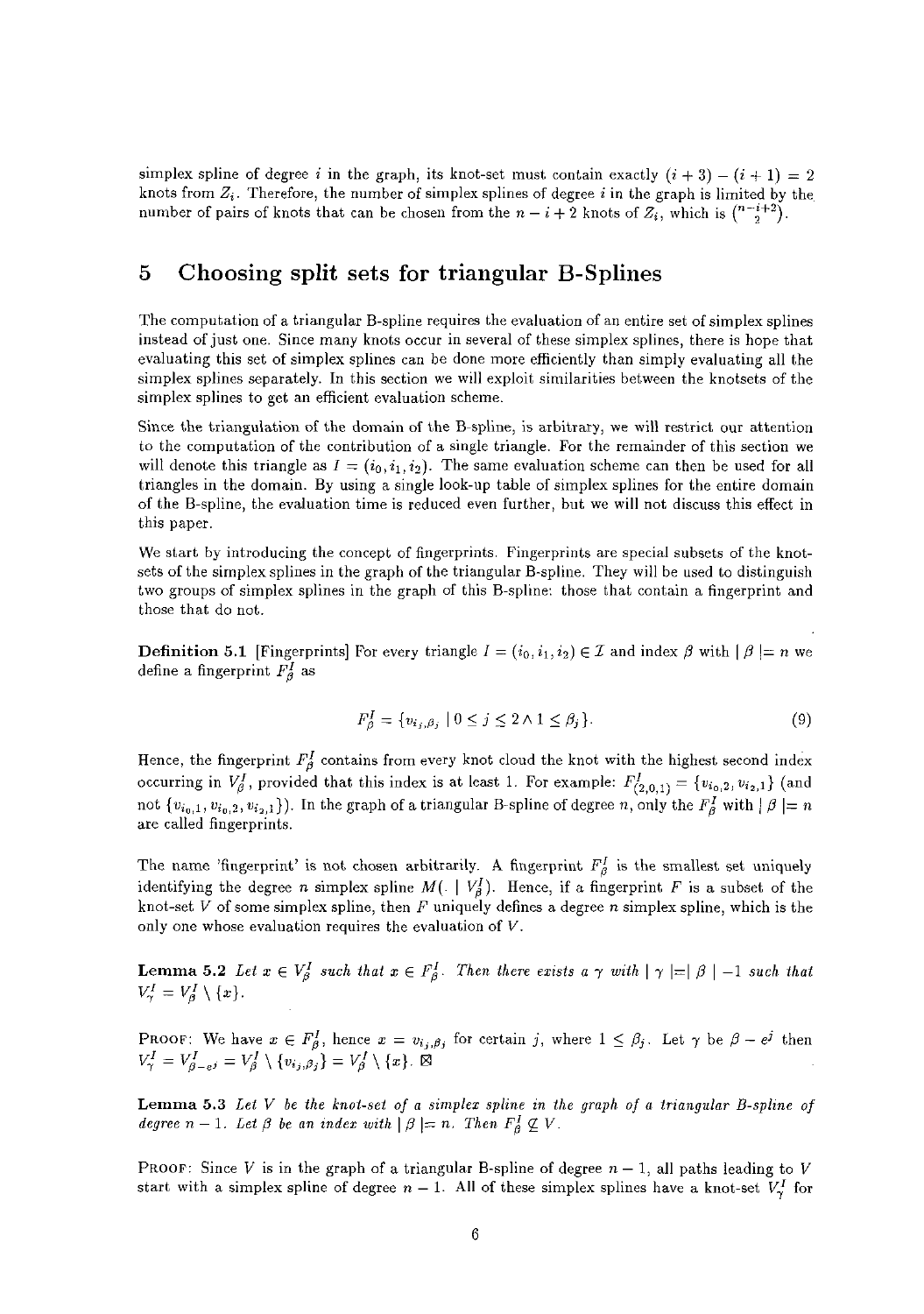

Figure 1: A B-spline of degree 4 with 6 patches.

certain  $\gamma$  with  $|\gamma| = n - 1$ . Clearly, since  $|\beta| = n$  we have  $F_{\beta}^I \nsubseteq V_{\gamma}^I$  and since  $V \subseteq V_{\gamma}^I$  we have  $F_{\beta}^I \nsubseteq V.$   $\boxtimes$ 

**Using the concept** of fingerprints **and the corresponding lemmas, we will define our selection scheme for the evaluation of triangular B-splines. The evaluation scheme will be based on lemma 5.2 and the evaluation scheme for a single simplex spline.** 

To compute the value of a B-spline of degree *n*, we have to compute  $M(x \mid V_{\beta}^{I})$  for all  $\beta$  with  $\mid \beta \mid = n$ . For this computation we will construct a single evaluation graph  $G_n$ . Our idea is to use a graph  $G_{n-1}$  that efficiently computes all  $M(x \mid V_i^{\bar{I}})$  with  $|\gamma| = n-1$  and add as few new simplex splines to it as possible to obtain  $G_n$ . Initially, we use the evaluation graph for a B-spline of degree 0, which consists of a single simplex spline of degree 0. Clearly, this graph is optimal.

Using  $G_{n-1}$  as a subgraph of  $G_n$  is accomplished by the following heuristic: If a simplex spline **contains a fingerprint then this fingerprint must be a subset of the split set. From this decision**  and lemma 5.2 it follows that evaluating all required B-splines of degree *n* (i.e. all B-splines with a knot-set  $V^I_\beta$  with  $|\beta| = n$ ) requires the evaluation of all B-splines with a knot-set  $V^I_\gamma$  with  $| \gamma | = n - 1$ . This is done efficiently by a graph  $G_{n-1}$  of a B-spline of degree  $n-1$  defined over **the same knot-set, which we already have. However, not every fingerprint contains 3 knots, so we**  still have to select a few elements for the split sets.

The remaining knots of the split sets are chosen in the same way as split sets for single simplex splines are chosen: we use the first  $3 - |F_{\beta}^I|$  knots from  $V \setminus F_{\beta}^I$ . To define 'first' we may use an **arbitrary ordening on the knots, e.g. alpha-lexicographical ordening on the two indexes. Figure 1 shows a triangular B-spline of degree 4 with 6 patches.**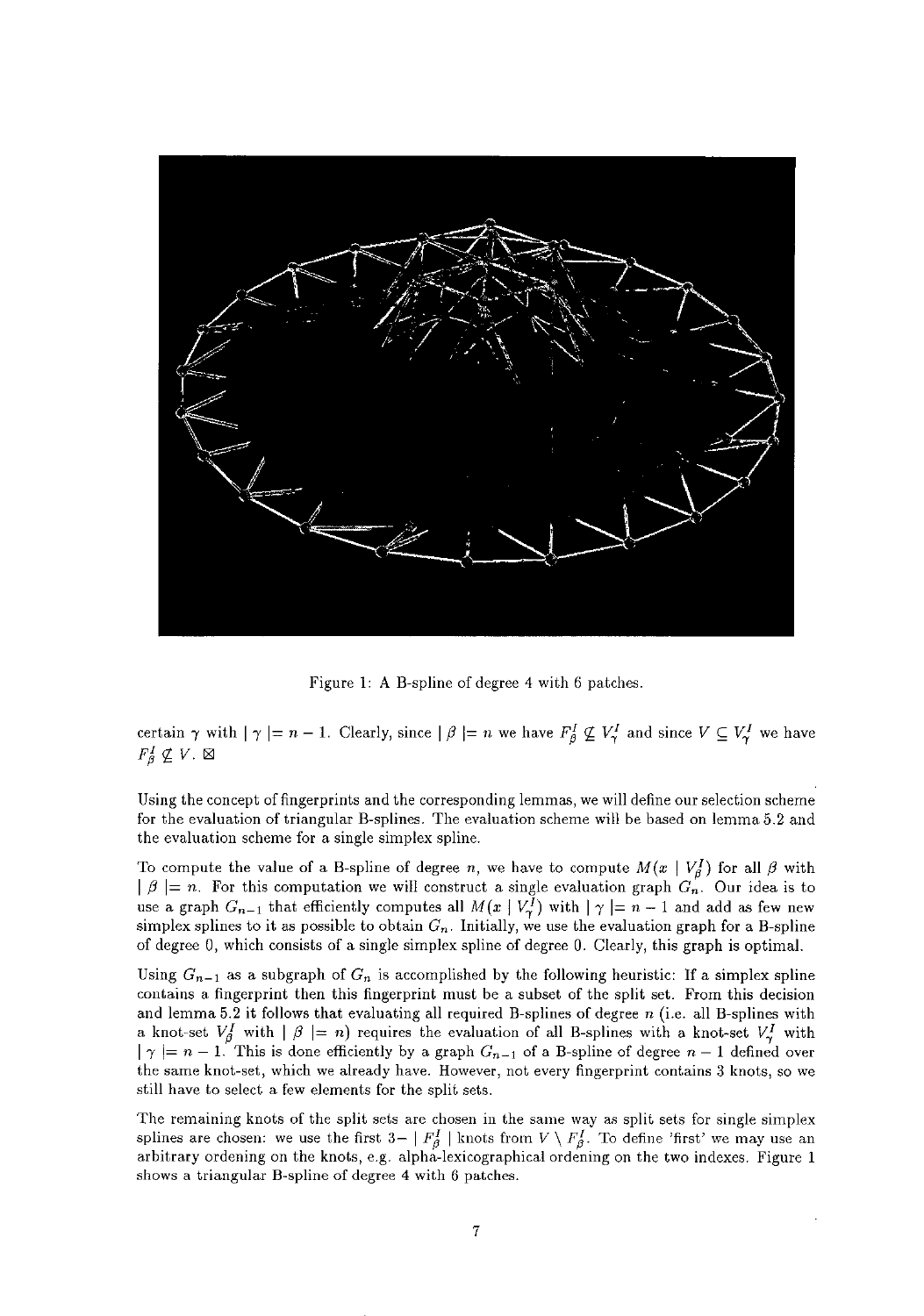

Figure 2: Sketch of the proof of lemma 6.1

## **6 Complexity**

**The simple selection scheme of split sets presented above yields a surprisingly efficient evaluation graph. In order to compute the number of nodes in the graph, we prove the following lemma and theorem:** 

**Lemma 6.1** *Let V be a simplex spline in the graph Gn of a B-spline of degree n, such that*   $F^I_{\beta} \subseteq V$ . Let v be an element in the split set of V. Then

- *if*  $v \notin F^I_\beta$  then  $F^I_\beta \subseteq V \setminus \{v\}.$
- *if*  $v \in F_{\beta}^I$  then  $V \setminus \{v\}$  exists in the graph  $G_{n-1}$  of the B-spline of degree  $n-1$  defined over *the same knot-set.*

**PROOF:** The first case is trivial. The second case is proved by induction on  $i$ , where  $n - i$  is the degree of the simplex spline *V.* 

case  $i = 0$ : Given by lemma 5.2

case  $i > 0$ : We need to prove that  $V \setminus \{v\}$  exists in the  $G_{n-1}$ . Let  $V'$  be an ancestor of V, say  $V' = V \cup \{x\}$  (see figure 2). Then  $V'$  contains  $F^I_\beta$  and hence, by the induction hypothesis  $V' \setminus \{v\}$  exists in  $G_{n-1}$ .  $V' \setminus \{v\}$  will contain some fingerprint  $F^I_{\gamma}$  of a B-spline of degree j with  $j < n$ . Clearly  $|F_{\gamma}^I| \leq |F_{\beta}^I|$  and since *x* is one of the first  $3-|F_{\beta}^I|$  elements of *V'*, it will be one of the first  $3- |F^I \gamma|$  elements of  $V' \setminus \{v\}$  or it will be an element of  $F^I_{\gamma}$ . Therefore, *x* is an element of the split set of  $V' \setminus \{v\}$ . Now, since  $V' \setminus \{v\}$  exists in  $G_{n-1}$  $V' \setminus \{v, x\} = V \setminus \{v\}$  will also exist in  $G_{n-1}$  as was to be proved.

⊠

**Theorem 6.2** *Using the split set selection scheme above, we will now prove that every simplex spline V in the graph of a degree n B-spline* 

- *is either a simplex spline in the graph*  $G_{n-1}$  *of a B-spline of degree*  $n-1$ *.*
- or contains a fingerprint  $F_{\beta}^I$  for certain  $\beta$  with  $|\beta| = n$ .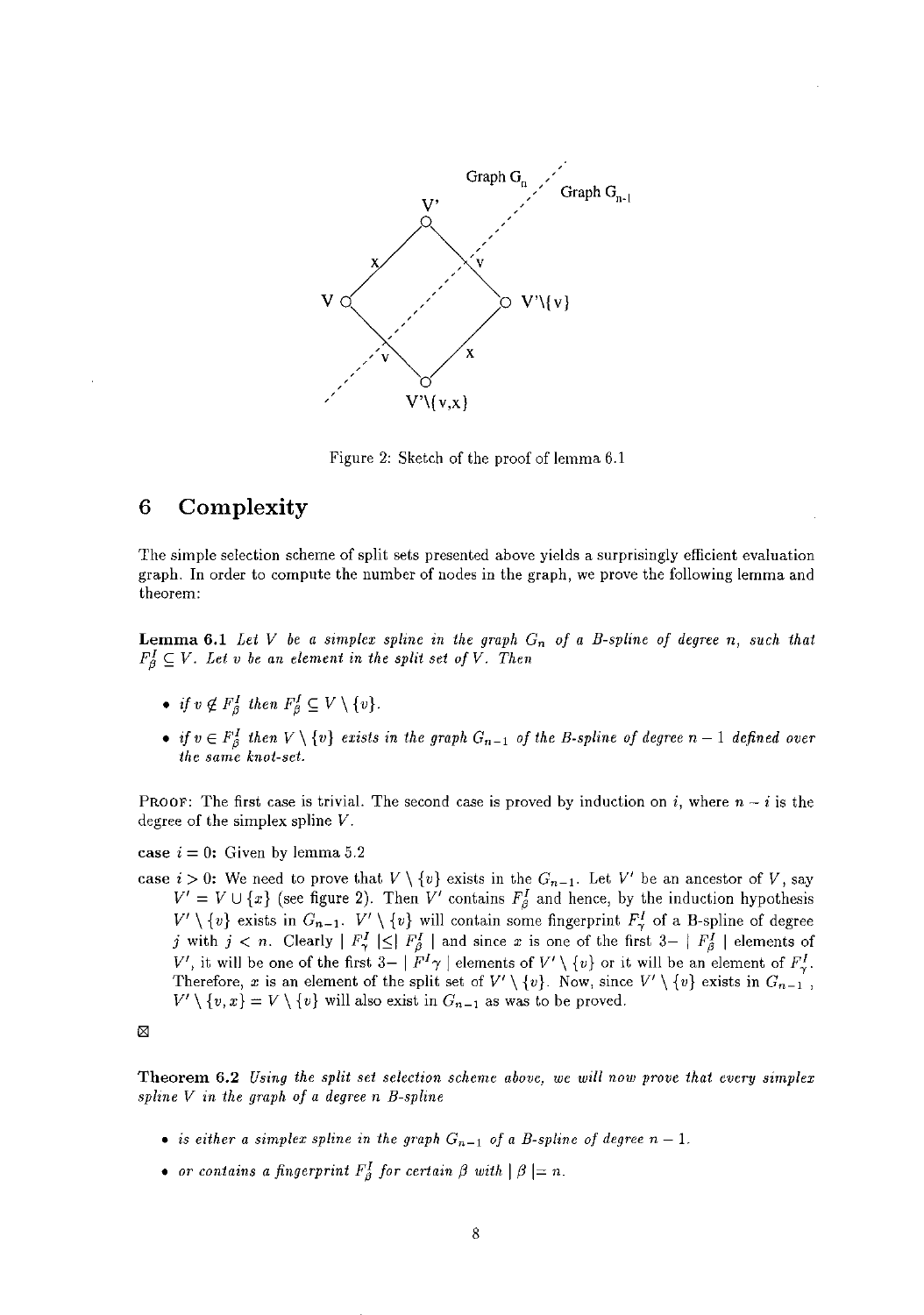

Figure 3: The graph  $G_2$  of a B-spline of degree 2. The dashed lines indicate edges from graph  $G_1$ .

PROOF: By induction on *i*, where  $n - i$  is the degree of the simplex spline  $V$ :

case  $i = 0$ :  $n - i = n$  and hence *V* contains a fingerprint by definition.

case  $i > 0$ : Let *V'* be an ancestor of *V*; i.e.  $V = V' \setminus \{x\}$ . If *V'* is in  $G_{n-1}$  then *V* certainly is. If V' is not  $G_{n-1}$  we get from the induction hypothesis that V' contains a fingerprint  $F_{\beta}^I$  for certain  $\beta$ . If  $x \in F_{\beta}^I$  then by lemma 6.1  $V' \setminus \{x\} = V$  exists in  $G_{n-1}$ . If  $x \notin F_{\beta}^I$ , then clearly V contains  $F_a^I$ .

⊠

As an example, see figure 3: The graph  $G_1$  is a subgraph of  $G_2$ .

The complexity discussed in this section refers to the complexity of the evaluation and does not include the time required to construct the graph. Constructing the graph is done once during preprocessing using a lookup table. Consulting this lookup table cost time, but once the graph is constructed, the B-spline can be evaluated in an arbitrary number of points without ever using the lookup table again.

The complexity of the evaluation algorithm is expressed as the number  $A_n$  of constant simplex splines in the evaluation graph  $G_n$ . Let  $B_n$  denote the number of constant simplex splines in  $G_n$ that do not exist in  $G_{n-1}$ . Then we find the equation

$$
A_n = A_{n-1} + B_n,\tag{10}
$$

or written differently *<sup>n</sup>*

$$
A_n = A_0 + \sum_{i=1}^n B_i.
$$
 (11)

In a B-spline of degree 0 the only simplex spline is already a constant simplex spline, hence  $A_0 = 1$ . It remains to compute  $B_n$ .

From theorem 6.2 it follows that every simplex spline in  $G_n \setminus G_{n-1}$  contains a fingerprint. Since a simplex spline with fingerprint  $F^I_\beta$  can only be used to compute  $V^I_\beta$ , the graph  $G_n \setminus G_{n-1}$  contains one connected component for each  $\beta$ . All simplex splines in such a subgraph contain the same fingerprint. We will now count for each index  $\beta$  the number  $B_{\beta}$  of constant simplex splines in the subgraph of splines containing  $F_{\beta}^{I}$ . To compute  $B_n$ , we then use

$$
B_n = \sum_{|\beta|=n} B_\beta. \tag{12}
$$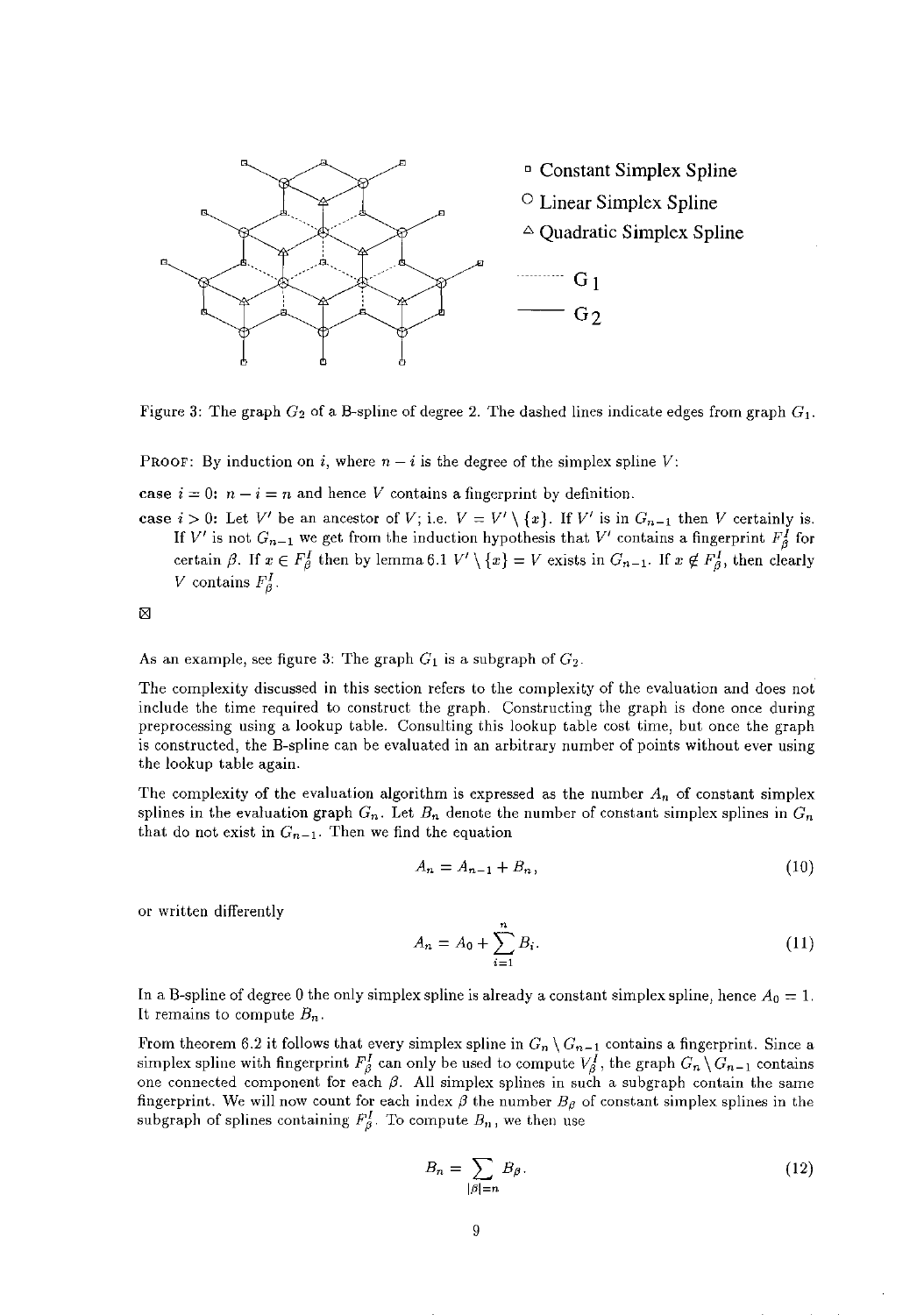$B_{\beta}$  is computed similar to the number of constant simplex splines in the graph of a single simplex spline: write the elements of  $V_{\beta}^{I}$  as the elements of  $F_{\beta}^{I}$ , followed by the elements of  $V_{\beta}^{I} \setminus F_{\beta}^{I}$  in the order used by the selection algorithm. Effectively, the algorithm chooses the first 3 elements from  $V^I_\beta$  and does the same for all descendents in the graph that contain  $F^I_\beta$ . Like in section 4, we use  $Z_i$  and  $Z'_i$  to split  $V_{\beta}^I$  in two parts. As a result,  $Z_i$  contains the first  $n-i+2$  elements of  $V_{\beta}$ , written in the order above, and  $Z_i'$  contains the remaining elements. Again, all simplex splines of degree *i* will contain 2 elements of  $Z_i$ . Since we are only interested in simplex splines from  $G_n \setminus G_{n-1}$ , these elements include  $F_\beta^I$ , hence we can only choose  $2 - |F_\beta^I|$  elements from the last  $n-i+2-|F_{\beta}^{I}|$  elements of  $Z_i$ . Hence, in  $G_n \setminus G_{n-1}$  there are  $\binom{n-i+2-|F_{\beta}^{I}|}{2-|F_{\beta}^{I}|}$  simplex

splines of degree *i* that contain  $F_{\beta}^I$ ; i.e.  $B_{\beta} = {n+2-|F_{\beta}^I| \choose 2-|F_{\beta}^I|}$ . To compute  $B_n$  we now sum over all  $\beta$ , distinguishing between  $|F_{\theta}^{I}|$ :

case  $|F_{\beta}^{I}|= 3: B_{\beta} = \binom{n-1}{-1} = 0$ 

case  $|F_{\beta}^{I}|= 2$ :  $B_{\beta} = {n \choose 0} = 1$ . One out of three indices is 0; the other two vary between 1 and  $n-1$ , summing up to *n*. Hence, there are  $3(n-1)$  of these cases.

case  $|F_{\beta}| = 1$ :  $B_{\beta} = {n+1 \choose 1} = n+1$ . There are 3 of these cases:  $(n, 0, 0)$ ;  $(0, n, 0)$ ; and  $(0, 0, n)$ .

Hence,  $B_n = 3(n-1) + 3(n+1) = 6n$ .

We can now finally compute the number  $A_n$  of constant simplex splines in the evaluation graph G*n* of a B~spline of degree *n:* 

$$
A_n = 1 + \sum_{i=1}^{n} 6i = 1 + 3n + 3n^2.
$$
 (13)

Hence, to compute the contribution of one triangle  $I \in \mathcal{I}$  to the value of the B-spline of degree *n* in a point *x*, we only have to evaluate  $1 + 3n + 3n^2$  constant simplex splines.

## 7 Generalizations

Although our algorithm can deal with B-splines of arbitrary degree, there are still some restrictions on its use. In this section we discuss how these restrictions are eliminated.

#### 7.1 Arbitrary knot-sets

One annoying restriction is that all knot-sets *V* must be in general position, i.e. every triple of knots in *V* is linearly independent. Sometimes one deliberately introduces a few linearly dependent knot-sets to model splines with continuity less than  $C^{n-1}$ .

We can allow arbitrary knot-sets if we consider a special case in our selection scheme for split sets: if a selected split set W is linearly dependent  $(det(W) = 0)$ , we arbitrarily choose a different split set. If no suitable split set can be found then obviously V is linearly dependent. But then  $[V] = \emptyset$ and hence  $M(x | V) = 0$  by definition of equation (5).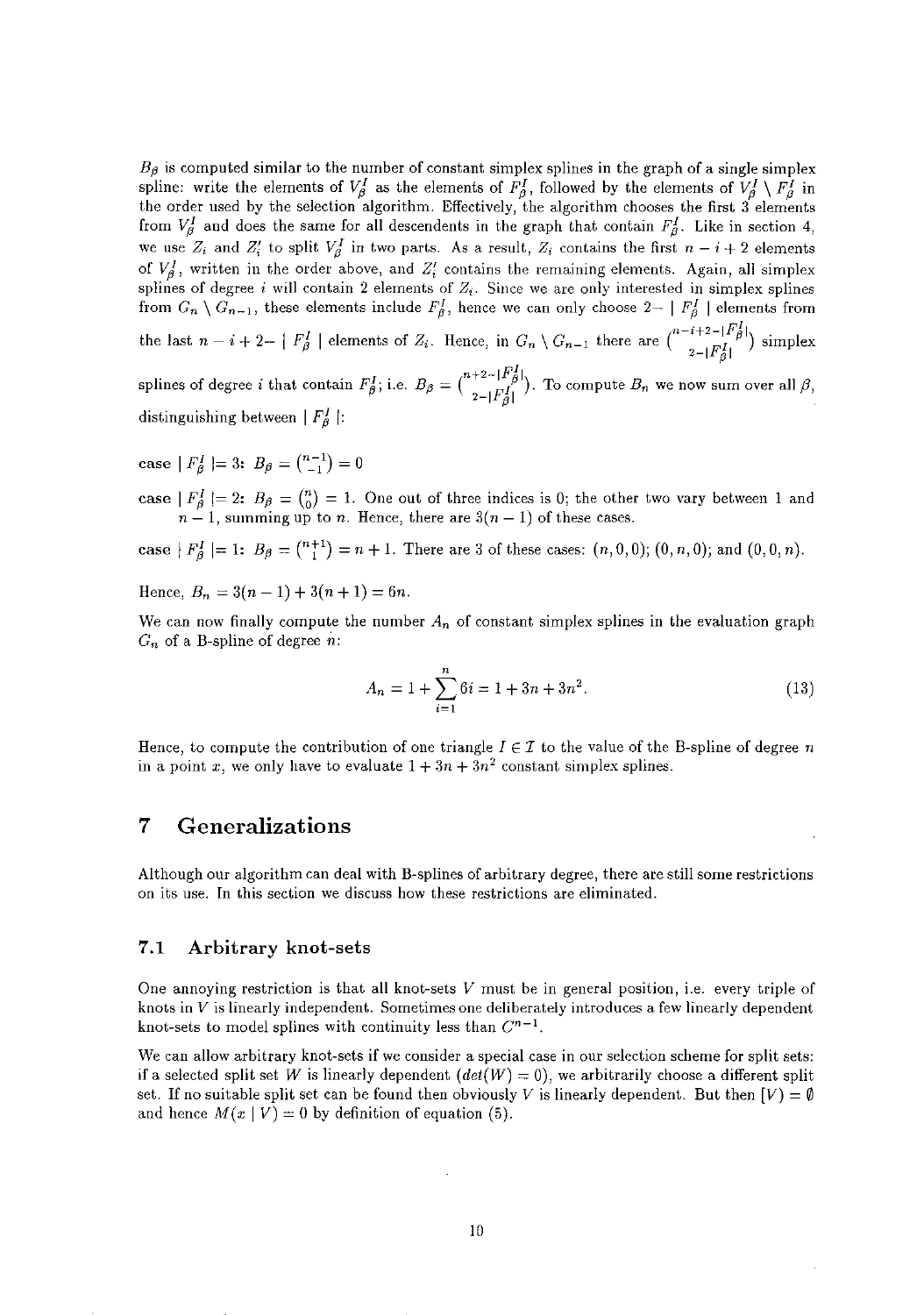#### 7.2 Domains in  $\mathbb{R}^s$

Another important restriction is that the algorithm is still limited to domains in  $\mathbb{R}^2$ . Lifting this restriction to higher dimensional spaces is straightforward, although it requires more work than the previous generalization.

The generalizations of determinants, barycentric determinants, barycentric coordinates and the half-open convex **hull** are straightforward. Therefore, we only explicitly give those generalizations that affect our algorithm.

**Definition 7.1** [s-variate simplex splines] For domains in  $\mathbb{R}^s$ , simplex splines are defined over sets of at least  $s + 1$  points in  $\mathbb{R}^s$ . The recursive equation then becomes:

$$
M(x | V) = \begin{cases} 0 & x \notin [V) \\ \frac{1}{\lceil det(V) \rceil} & |V| = s + 1 \text{ and } x \in [V) \\ \sum_{i=0}^{s} \lambda_i(x | W) M(x | V \setminus \{w_i\}) & |V| > s + 1 \end{cases}
$$
(14)

But now *W* is a tuple of  $s + 1$  knots and hence, the selection algorithm must be extended.

When evaluating a single simplex spline it is sufficient to choose the first *s* + 1 elements of each knot-set, like we selected the first 3 knots in the case where  $s = 2$  (see section 4). The number of constant simplex splines in the graph then becomes  $\binom{n+s}{s}$ .

Definition 7.2 [s-variate simplicial B-splines] To define simplicial B-splines we need a subspace I of  $\mathbb{R}^s$  that is properly divided into simploids (subspaces bounded by  $s+1$  vertices). "Properly" means that the simploids do not intersect and that if they share an edge, a hyperplane, etc, they share the *entire* edge, hyperplane, etc.

To form a basis for the B-spline we assign  $n+1$  knots  $v_{i,0}, \ldots, v_{i,n}$  to every vertex  $v_i$  in the domain, such that  $v_i = v_{i,0}$ . Furthermore, let  $I \in \mathcal{I}$  be a simploid in the domain and let  $\beta = (\beta_0, \ldots, \beta_s)$ be a tuple with  $\beta \models \sum_{i=0}^{s} \beta_i = n$ , then  $V_{\beta}^{I}$  is defined as

$$
V_{\beta}^{I} = \{v_{i_0,0}, \ldots, v_{i_0,\beta_0}, \ldots, v_{i_s,0}, \ldots, v_{i_s,\beta_s}\} = \{v_{i_j,k} \mid 0 \le j \le s \land 0 \le k \le \beta_j\}.
$$
 (15)

After generalizing the normalization factors and defining the control coefficients, the formula for a B-spline remains exactly the same:

$$
F(x) = \sum_{I \in \mathcal{I}} \sum_{\substack{\beta \mid n}} d_{\beta}^{I} M(x \mid V_{\beta}^{I}) c_{\beta}^{I}.
$$
 (16)

Hence we have to compute the simplex splines  $V_{\beta}^{I}$  for all  $\beta$  with  $|\beta| = n$  and  $I \in \mathcal{I}$ .

**Definition 7.3** [s-variate fingerprints) To compute s-variate B-splines we generalize the definition of fingerprints to

$$
F_{\beta}^{I} = \{v_{i_j,\beta_j} \mid 0 \le j \le s \land 1 \le \beta_j\} \tag{17}
$$

Computing the number of constant simplex splines in the graph is done in the same way as for  $s = 2$ . The number of constant simplex splines in the graph of an s-variate B-spline of degree *n* is

$$
A_n^s = 1 + \sum_{i=1}^n \sum_{k=1}^{s+1} \binom{i-1}{k-1} \binom{s+1}{k} \binom{i+s-k}{s-k},\tag{18}
$$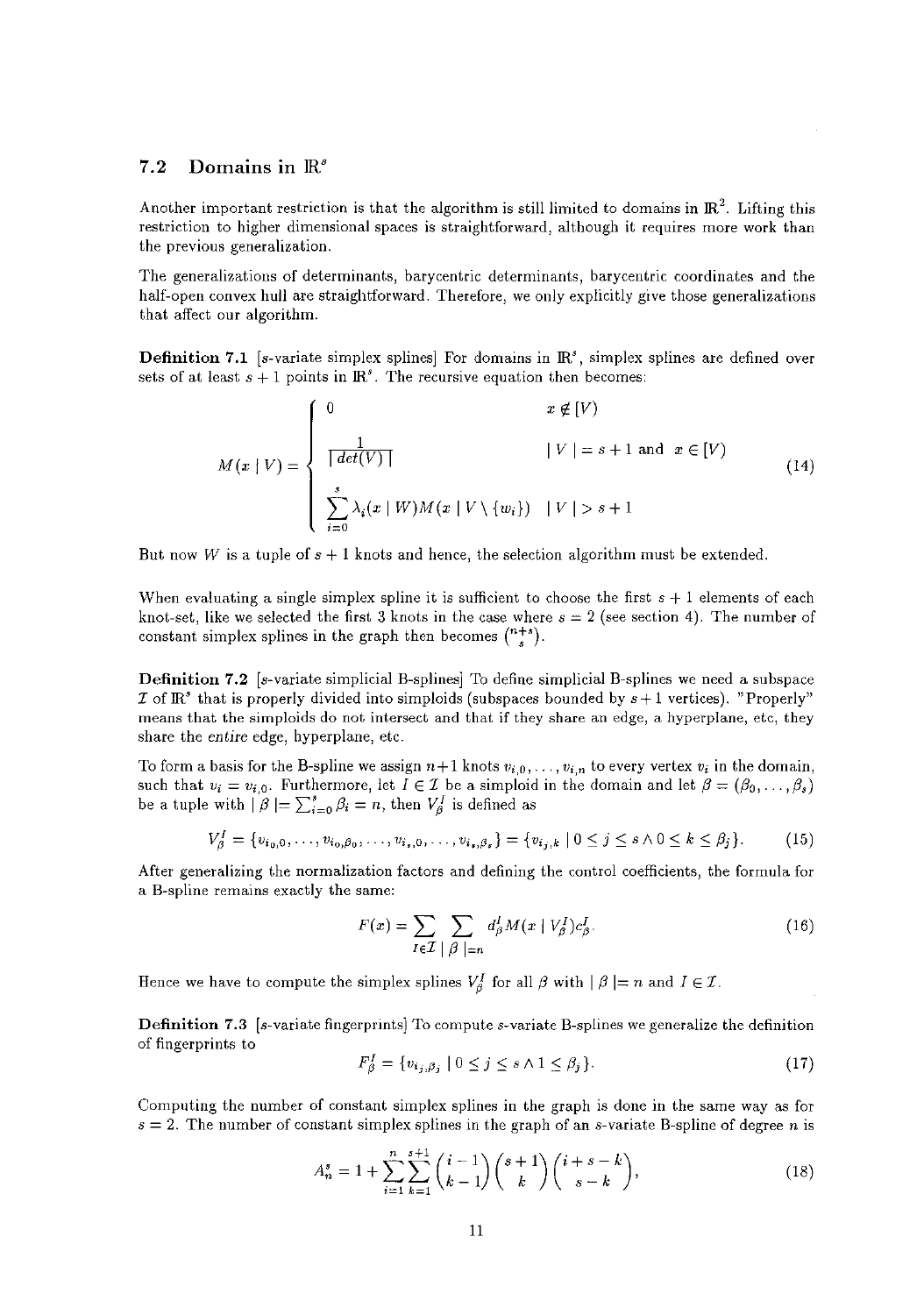which is a generalization of equation 13.

Note that the algorithm described in the previous sections is exactly the special case of the general algorithm for  $s = 2$ .

Pfeifle and Seidel [PS95] also introduced a class of spherical triangular B-splines. Since this class of splines uses the same recursive pattern, it is also straightforward to use our algorithm for these splines.

## 8 Discussion

In this paper we introduced selection schemes for the efficient evaluation of simplex- and triangular B-splines. In contrast with previous approaches these evaluation schemes are able to deal with splines of arbitrary degree, any number of dimensions in the domain, arbitrary (non-general) knot-placements, and different variants of the B-splines scheme. We derived that the complexity of algorithm for the bivariate case is  $\mathcal{O}(n^2)$  where *n* is the degree of the spline.

To a large extent the efficiency of the algorithm is the result of our look-up table. Grandine's conclusion, that searching for previously computed results is more expensive than simply recomputing the required value, does not hold, since the graph we construct does not depend on the point in which we evaluate the spline. Hence, we only have to look-up simplex splines during the construction of the evaluation graph and can then evaluate the spline in any point without ever searching the table again.

The selection schemes to obtain efficient evaluation graphs are surprisingly simple. For simplex splines we only need to fix the order of the knots and repeatedly select the first three knots in the knot-set. For triangular B-splines we preferably select elements from the fingerprint and complete the split set with the first knots remaining from the knot-set using a fixed order.

The properties proved in lemma 6.1 and theorem 6.2 are not straightforward. If the ordening of the knots would not be fixed, but for instance, would depend on the simplex spline under consideration, the algorithm would not work as it turned out during our experiments. Also, if we use a slightly different definition for fingerprints, e.g.  $F_{\beta}^{I} = \{v_{i_j, \beta_j} \mid 0 \leq j \leq 2\}$ , the required properties do no longer hold.

Since simplex splines are uniquely defined by their knot-sets, enumerating simplex splines is a non-trivial matter. In contrast to [PS94], we avoid explicitly enumerating every simplex spline. The enumeration scheme used by Pfeifle and Seidel could never have been sufficient, since the number of possible names in their enumeration is less than the number of simplex splines that occur during the evaluation of splines of higher degree. Because of this our algorithm scales up to arbitrary degrees and arbitrary domains, and their algorithm does not.

For B-splines of degree 2 our algorithm yields the same efficient graph as Pfeifle and Seidel (see figure 3). In [PS94] 78 pairs of barycentric coordinates are computed for each triangle. This corresponds to 156 barycentric determinants, provided that the 3rd coordinate is computed as 1 minus the other two coordinates. However, by using our look-up table for barycentric determinants we avoid multiple evaluation. Therefore the number of determinants actually computed by our algorithm is the number of pairs of knots that can be chosen from the  $3n + 3$  knots of a B-spline, i.e.  $\binom{3n+3}{2}$ . For  $n = 2$  this yields only 36 determinants.

## References

[Béz72] P. Bézier. *Numerical Control, Mathematics and Applications*. Series in Computing. Wiley, 1972.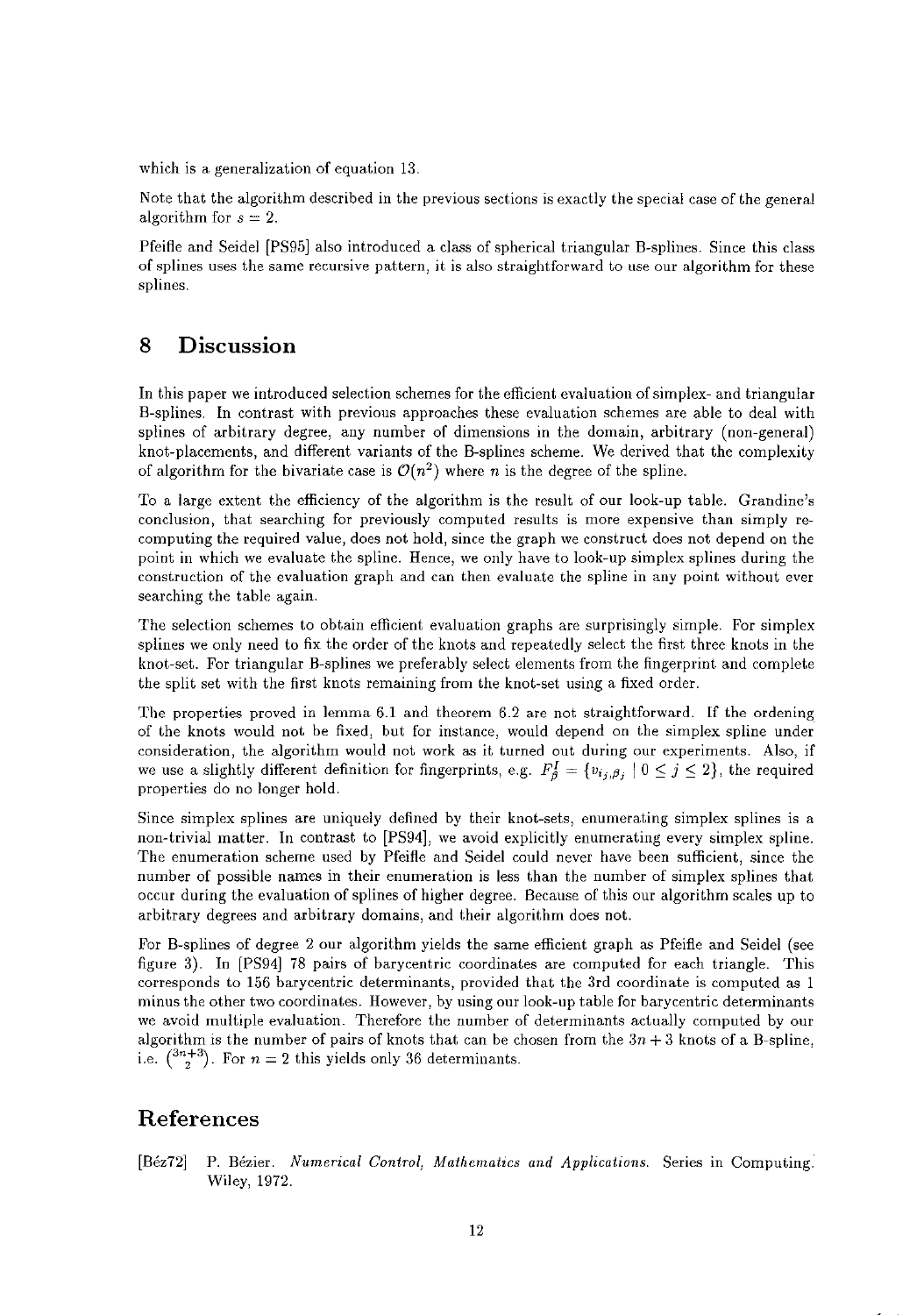- [DMS92] W. Dahmen, C.A. Micchelli, and H.-P. Seidel. Blossoming begets B-splines built better by B-patches. *Mathematics of Computation,* 59(199):97-115, July 1992.
- [Fra95] Michael Franssen. Evaluation of DMS-splines. Master's thesis, Eindhoven University of Technology, 1995.
- [FS93] P. Fong and H.-P. Seidel. An implementation of triangular b-spline surfaces over arbitrary triangulations. *Computer Aided Geometric Design,* 10:267-275,1993.
- [Gra87] T.A. Grandine. The computational cost of simplex spline evaluation. *SIAM Journal on N1tmerical Analysis,* 24(4):887-890, August 1987.
- [PS94] Ron Pfeifle and Hans-Peter Seidel. Faster evaluation of quadratic bivariate DMS spline surfaces. *Graphics Interface,* pages 182-189,1994.
- [PS95] R. Pfeifle and H.-P. Seidel. Spherical triangular B-splines with application to data fitting. In F. Post and M. Gobel, editors, *Computer Graphics Forum,* volume 14, pages *C89-C96,*  Maastricht, the Netherlands, August 28-September 1 1995. Blackwell Publishers.
- [Sei91] H.-P. Seidel. Symmetric recursive algorithms for surfaces: B-patches and the de boor algorithm. *Constructive Approximation,* 7:257-279, 1991.
- [Tra90] C.R. Traas. *Computation of Curves and Surfaces,* chapter Practice of bivariate quadratic simplicial splines, pages 383-422. Kluwer Academic Publishers, Dordrecht, 1990.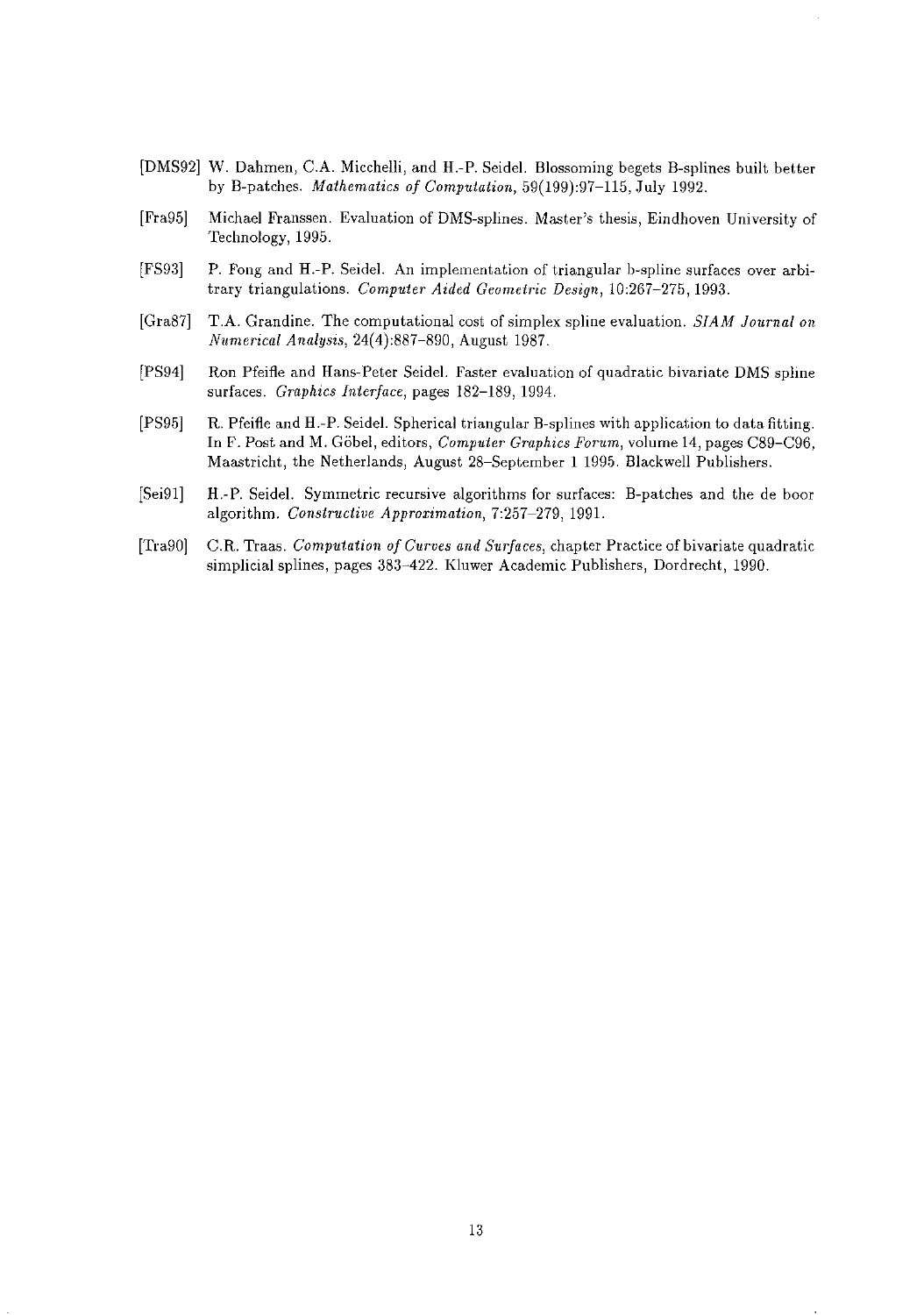## Computing Science Reports

 $\mathcal{A}^{\mathcal{A}}$ 

 $\bar{\mathcal{A}}$ 

## *In this series appeared:*

#### Department of Mathematics and Computing Science Eindhoven University of Technology

 $\mathbb{R}^2$ 

 $\alpha$ 

| 96/01 | M. Voorhoeve and T. Basten                   | Process Algebra with Autonomous Actions, p. 12.                                                             |
|-------|----------------------------------------------|-------------------------------------------------------------------------------------------------------------|
| 96/02 | P. de Bra and A. Aerts                       | Multi-User Publishing in the Web: DreSS, A Document Repository Service Station,<br>p. 12                    |
| 96/03 | W.M.P. van der Aalst                         | Parallel Computation of Reachable Dead States in a Free-choice Petri Net, p. 26.                            |
| 96/04 | S. Mauw                                      | Example specifications in phi-SDL.                                                                          |
| 96/05 | T. Basten and W.M.P. v.d. Aalst              | A Process-Algebraic Approach to Life-Cycle Inheritance<br>Inheritance = Encapsulation + Abstraction, p. 15. |
| 96/06 | W.M.P. van der Aalst and T. Basten           | Life-Cycle Inheritance A Petri-Net-Based Approach, p. 18.                                                   |
| 96/07 | M. Voorhoeve                                 | Structural Petri Net Equivalence, p. 16.                                                                    |
| 96/08 | A.T.M. Aerts, P.M.E. De Bra,<br>J.T. de Munk | OODB Support for WWW Applications: Disclosing the internal structure of<br>Hyperdocuments, p. 14.           |
| 96/09 | F. Dignum, H. Weigand, E. Verharen           | A Formal Specification of Deadlines using Dynamic Deontic Logic, p. 18.                                     |
| 96/10 | R. Bloo, H. Geuvers                          | Explicit Substitution: on the Edge of Strong Normalisation, p. 13.                                          |
| 96/11 | T. Laan                                      | AUTOMATH and Pure Type Systems, p. 30.                                                                      |
| 96/12 | F. Kamareddine and T. Laan                   | A Correspondence between Nuprl and the Ramified Theory of Types, p. 12.                                     |
| 96/13 | T. Borghuis                                  | Priorean Tense Logics in Modal Pure Type Systems, p. 61                                                     |
| 96/14 | S.H.J. Bos and M.A. Reniers                  | The $I^2$ C-bus in Discrete-Time Process Algebra, p. 25.                                                    |
| 96/15 | M.A. Reniers and J.J. Vereijken              | Completeness in Discrete-Time Process Algebra, p. 139.                                                      |
| 96/17 | E. Boiten and P. Hoogendijk                  | Nested collections and polytypism, p. 11.                                                                   |
| 96/18 | P.D.V. van der Stok                          | Real-Time Distributed Concurrency Control Algorithms with mixed time constraints,<br>p. 71.                 |
| 96/19 | M.A. Reniers                                 | Static Semantics of Message Sequence Charts, p. 71                                                          |
| 96/20 | L. Feijs                                     | Algebraic Specification and Simulation of Lazy Functional Programs in a concurrent<br>Environment, p. 27.   |
| 96/21 | L. Bijlsma and R. Nederpelt                  | Predicate calculus: concepts and misconceptions, p. 26.                                                     |
| 96/22 | M.C.A. van de Graaf and G.J. Houben          | Designing Effective Workflow Management Processes, p. 22.                                                   |
| 96/23 | W.M.P. van der Aalst                         | Structural Characterizations of sound workflow nets, p. 22.                                                 |
| 96/24 | M. Voorhoeve and W. van der Aalst            | Conservative Adaption of Workflow, p.22                                                                     |
| 96/25 | M. Vaccari and R.C. Backhouse                | Deriving a systolic regular language recognizer, p. 28                                                      |
| 97/01 | B. Knaack and R. Gerth                       | A Discretisation Method for Asynchronous Timed Systems.                                                     |
| 97/02 | J. Hooman and O. v. Roosmalen                | A Programming-Language Extension for Distributed Real-Time Systems, p. 50.                                  |
| 97/03 | J. Blanco and A. v. Deursen                  | Basic Conditional Process Algebra, p. 20.                                                                   |
| 97/04 | J.C.M. Baeten and J.A. Bergstra              | Discrete Time Process Algebra: Absolute Time, Relative Time and Parametric Time,<br>р. 26.                  |
| 97/05 | J.C.M. Baeten and J.J. Vereijken             | Discrete-Time Process Algebra with Empty Process, p. 51.                                                    |
| 97/06 | M. Franssen                                  | Tools for the Construction of Correct Programs: an Overview, p. 33.                                         |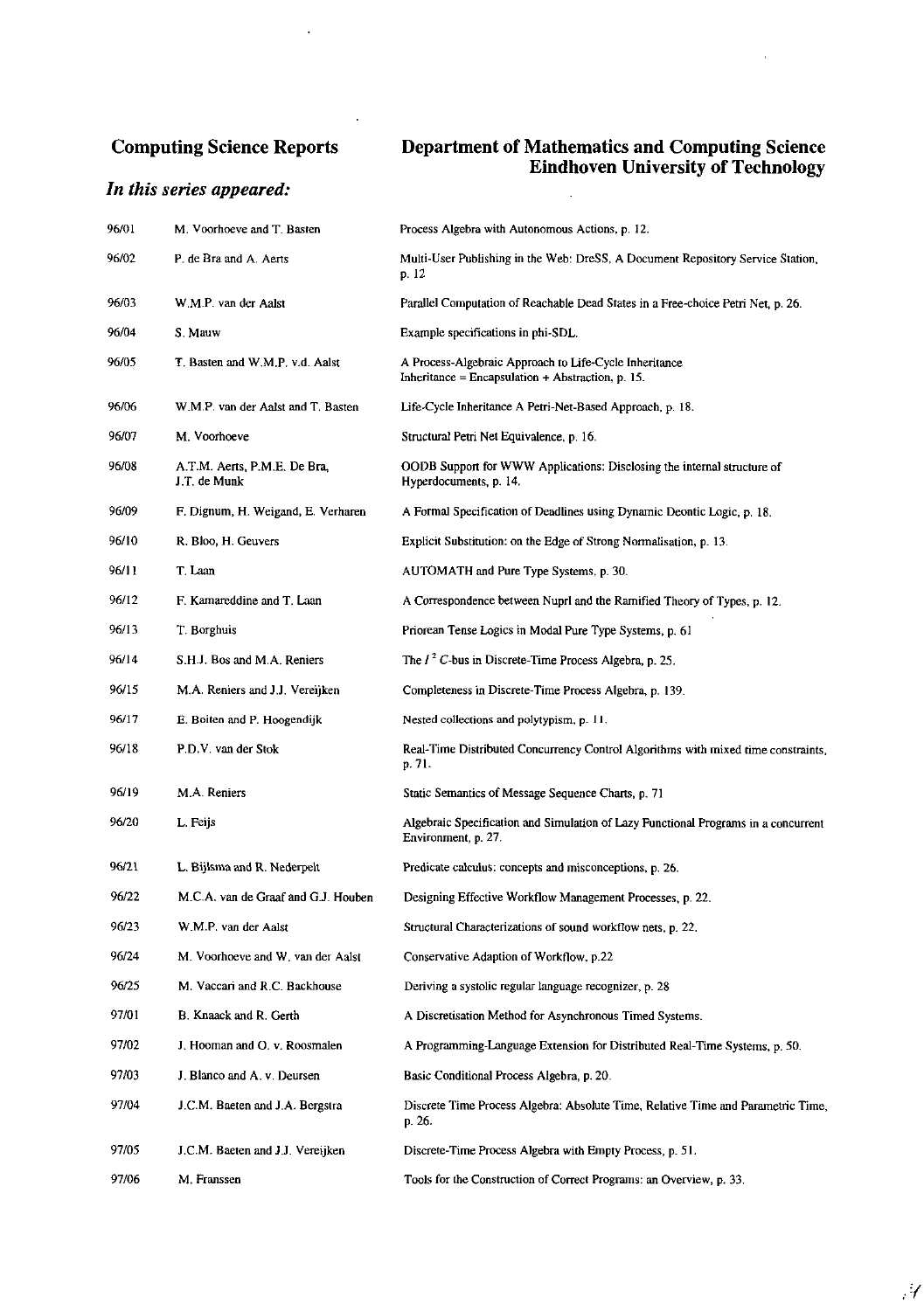| 97/07 | J.C.M. Baeten and J.A. Bergstra                                                                                                                                                                                                     | Bounded Stacks, Bags and Queues, p. 15.                                                                                               |
|-------|-------------------------------------------------------------------------------------------------------------------------------------------------------------------------------------------------------------------------------------|---------------------------------------------------------------------------------------------------------------------------------------|
| 97/08 | P. Hoogendijk and R.C. Backhouse                                                                                                                                                                                                    | When do datatypes commute? p. 35.                                                                                                     |
| 97/09 | Proceedings of the Second International<br>Workshop on Communication Modeling,<br>Veldhoven, The Netherlands, 9-10 June, 1997.                                                                                                      | Communication Modeling-The Language/Action Perspective, p. 147.                                                                       |
| 97/10 | P.C.N. v. Gorp, E.J. Luit, D.K. Hammer<br>E.H.L. Aarts                                                                                                                                                                              | Distributed real-time systems: a survey of applications and a general design<br>model, p. 31.                                         |
| 97/11 | A. Engels, S. Mauw and M.A. Reniers                                                                                                                                                                                                 | A Hierarchy of Communication Models for Message Sequence Charts, p. 30.                                                               |
| 97/12 | D. Hauschildt, E. Verbeek and<br>W van der Aalst                                                                                                                                                                                    | WOFLAN: A Petri-net-based Workflow Analyzer, p. 30.                                                                                   |
| 97/13 | W M P, van der Aalst                                                                                                                                                                                                                | Exploring the Process Dimension of Workflow Management, p. 56.                                                                        |
| 97/14 | J.F. Groote, F. Monin and<br>Springintveld<br>J.                                                                                                                                                                                    | A computer checked algebraic verification of a distributed summation algorithm,<br>p. 28                                              |
| 97/15 | M. Franssen                                                                                                                                                                                                                         | AP-: A Pure Type System for First Order Loginc with Automated<br>Theorem Proving, p.35.                                               |
| 97/16 | W.M.P. van der Aalst                                                                                                                                                                                                                | On the verification of Inter-organizational workflows, p. 23                                                                          |
| 97/17 | M. Vaccari and R.C. Backhouse                                                                                                                                                                                                       | Calculating a Round-Robin Scheduler, p. 23.                                                                                           |
| 97/18 | Werkgemeenschap Informatiewetenschap<br>redactie: P.M.E. De Bra                                                                                                                                                                     | Informatiewetenschap 1997<br>Wetenschappelijke bijdragen aan de Vijfde Interdisciplinaire Conferentie<br>Informatiewetenschap, p. 60. |
| 98/01 | W. Van der Aalst                                                                                                                                                                                                                    | Formalization and Verification of Event-driven Process Chains, p. 26.                                                                 |
| 98/02 | M. Voorhoeve                                                                                                                                                                                                                        | State / Event Net Equivalence, p. 25                                                                                                  |
| 98/03 | J.C.M. Baeten and J.A. Bergstra                                                                                                                                                                                                     | Deadlock Behaviour in Split and ST Bisimulation Semantics, p. 15.                                                                     |
| 98/04 | R.C. Backhouse                                                                                                                                                                                                                      | Pair Algebras and Galois Connections, p. 14                                                                                           |
| 98/05 | D. Dams                                                                                                                                                                                                                             | Flat Fragments of CTL and CTL*: Separating the Expressive and Distinguishing<br>Powers, P. 22.                                        |
| 98/06 | G. v.d. Bergen, A. Kaldewaij<br>V J. Dielissen                                                                                                                                                                                      | Maintenance of the Union of Intervals on a Line Revisited, p. 10.                                                                     |
| 98/07 | Proceedings of the workhop on Workflow Management:<br>Net-based Concepts, Models, Techniques and Tools (WFM'98)<br>June 22, 1998 Lisbon, Portugal<br>edited by W. v.d. Aalst, p. 209                                                |                                                                                                                                       |
| 98/08 | Informal proceedings of the Workshop on User Interfaces for Theorem Provers.<br>Eindhoven University of Technology , 13-15 July 1998<br>edited by R.C. Backhouse, p. 180                                                            |                                                                                                                                       |
| 98/09 | K.M. van Hee and H.A. Reijers                                                                                                                                                                                                       | An analytical method for assessing business processes, p. 29.                                                                         |
| 98/10 | T. Basten and J. Hooman                                                                                                                                                                                                             | Process Algebra in PVS                                                                                                                |
| 98/11 | J. Zwanenburg                                                                                                                                                                                                                       | The Proof-assistemt Yarrow, p. 15                                                                                                     |
| 98/12 | Ninth ACM Conference on Hypertext and Hypermedia<br>Hypertext 98<br>Pittsburgh, USA, June 20-24, 1998<br>Proceedings of the second workshop on Adaptive Hypertext and Hypermedia.<br>Edited by P. Brusilovsky and P. De Bra, p. 95. |                                                                                                                                       |
| 98/13 | J.F. Groote, F. Monin and J. v.d. Pol.                                                                                                                                                                                              | Checking verifications of protocols and distributed systems by computer.                                                              |
| 98/14 | T. Verhoeff (artikel volgt)                                                                                                                                                                                                         | Extended version of a tutorial at CONCUR'98, p. 27.                                                                                   |
| 99/01 | V. Bos and J.J.T. Kleijn                                                                                                                                                                                                            | Structured Operational Semantics of $\chi$ , p. 27                                                                                    |
| 99/02 | H.M.W. Verbeek, T. Basten<br>and W.M.P. van der Aalst                                                                                                                                                                               | Diagnosing Workflow Processes using Woflan, p. 44                                                                                     |

 $\mathcal{L}(\mathcal{A})$  .